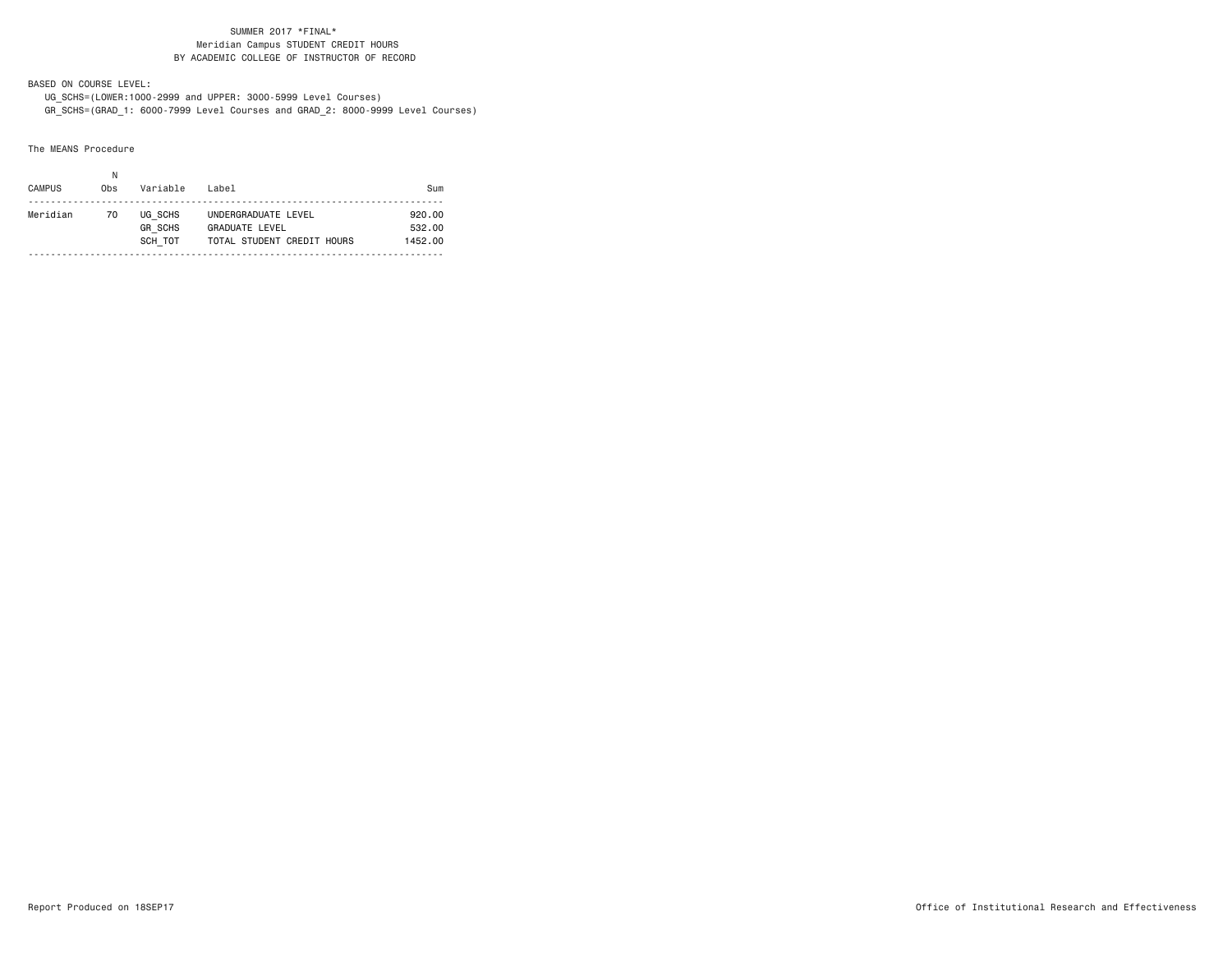BASED ON COURSE LEVEL:

UG\_SCHS=(LOWER:1000-2999 and UPPER: 3000-5999 Level Courses)

GR\_SCHS=(GRAD\_1: 6000-7999 Level Courses and GRAD\_2: 8000-9999 Level Courses)

The MEANS Procedure

| ACADEMIC COLLEGE                                          | N<br>Obs | Variable                      | Label                                                                              | Sum                        |
|-----------------------------------------------------------|----------|-------------------------------|------------------------------------------------------------------------------------|----------------------------|
| Agriculture & Life Sciences 1 UG SCHS UNDERGRADUATE LEVEL |          | <b>GR SCHS</b><br>SCH TOT     | <b>GRADUATE LEVEL</b><br>TOTAL STUDENT CREDIT HOURS                                | 9.00<br>0.00<br>9.00       |
| Arts & Sciences                                           | 30       | UG SCHS<br>GR SCHS<br>SCH TOT | UNDERGRADUATE LEVEL<br><b>GRADUATE LEVEL</b><br>TOTAL STUDENT CREDIT HOURS         | 536.00<br>30.00<br>566,00  |
| <b>Business</b>                                           | 10       | UG SCHS<br>GR SCHS<br>SCH TOT | UNDERGRADUATE LEVEL<br><b>GRADUATE LEVEL</b><br>TOTAL STUDENT CREDIT HOURS         | 240.00<br>0.00<br>240.00   |
| Education                                                 | 29       | UG SCHS<br><b>GR SCHS</b>     | UNDERGRADUATE LEVEL<br><b>GRADUATE LEVEL</b><br>SCH TOT TOTAL STUDENT CREDIT HOURS | 135,00<br>502.00<br>637.00 |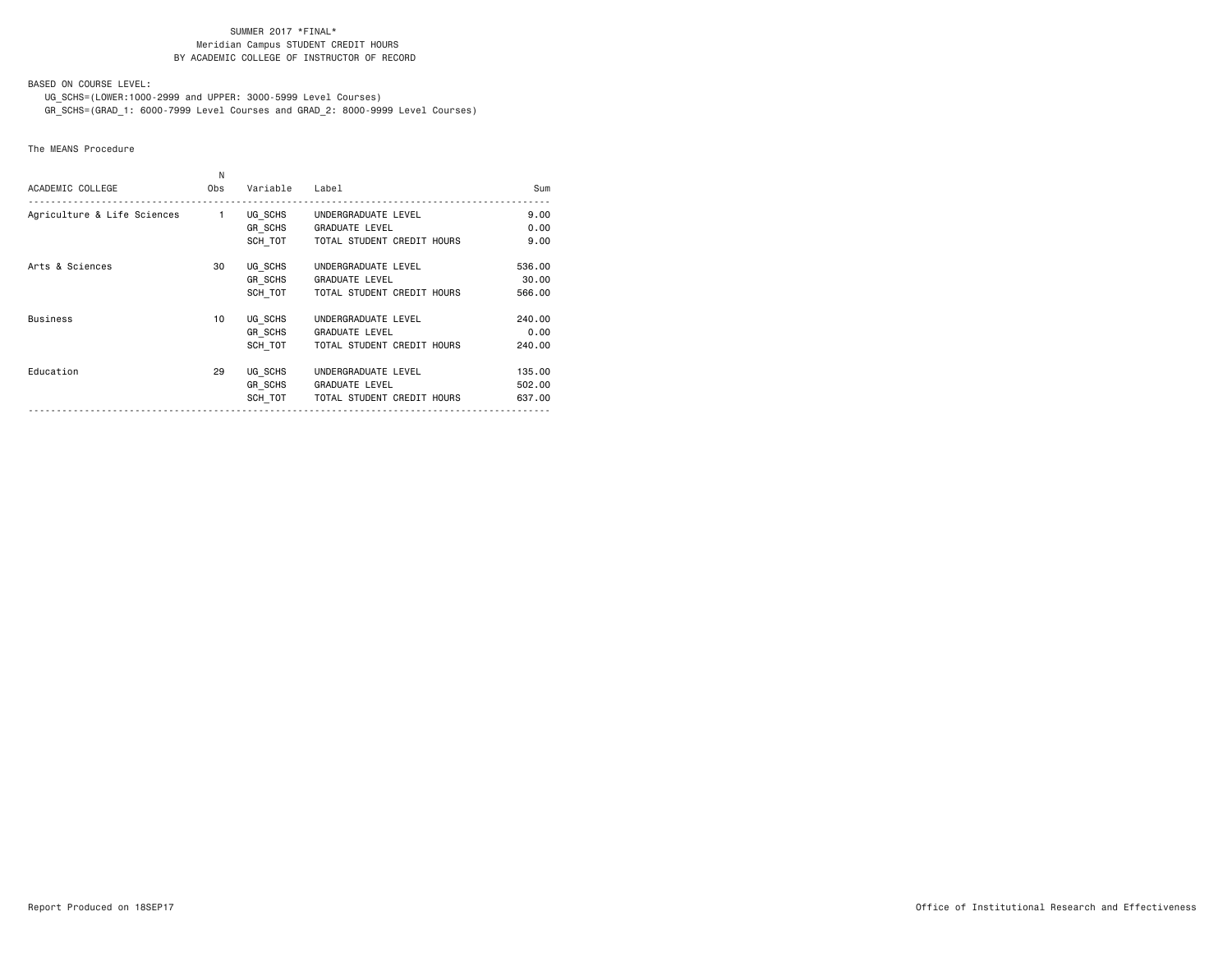BASED ON COURSE LEVEL:

 UG\_SCHS=(LOWER:1000-2999 and UPPER: 3000-5999 Level Courses \*\*Excludes CVM 5000-5999 Level Courses\*\*) GR\_SCHS=(GRAD\_1: 6000-7999 Level Courses and GRAD\_2: 8000-9999 Level Courses)

ACADEMIC COLLEGE=Agriculture & Life Sciences

| ACADEMIC DEPARTMENT      | UNDERGRADUATE<br>LEVEL | GRADUATE<br>LEVEL | TOTAL        |
|--------------------------|------------------------|-------------------|--------------|
| School of Human Sciences | 9.00<br>9.00           | 0.00<br>0.00      | 9.00<br>9.00 |
|                          |                        |                   |              |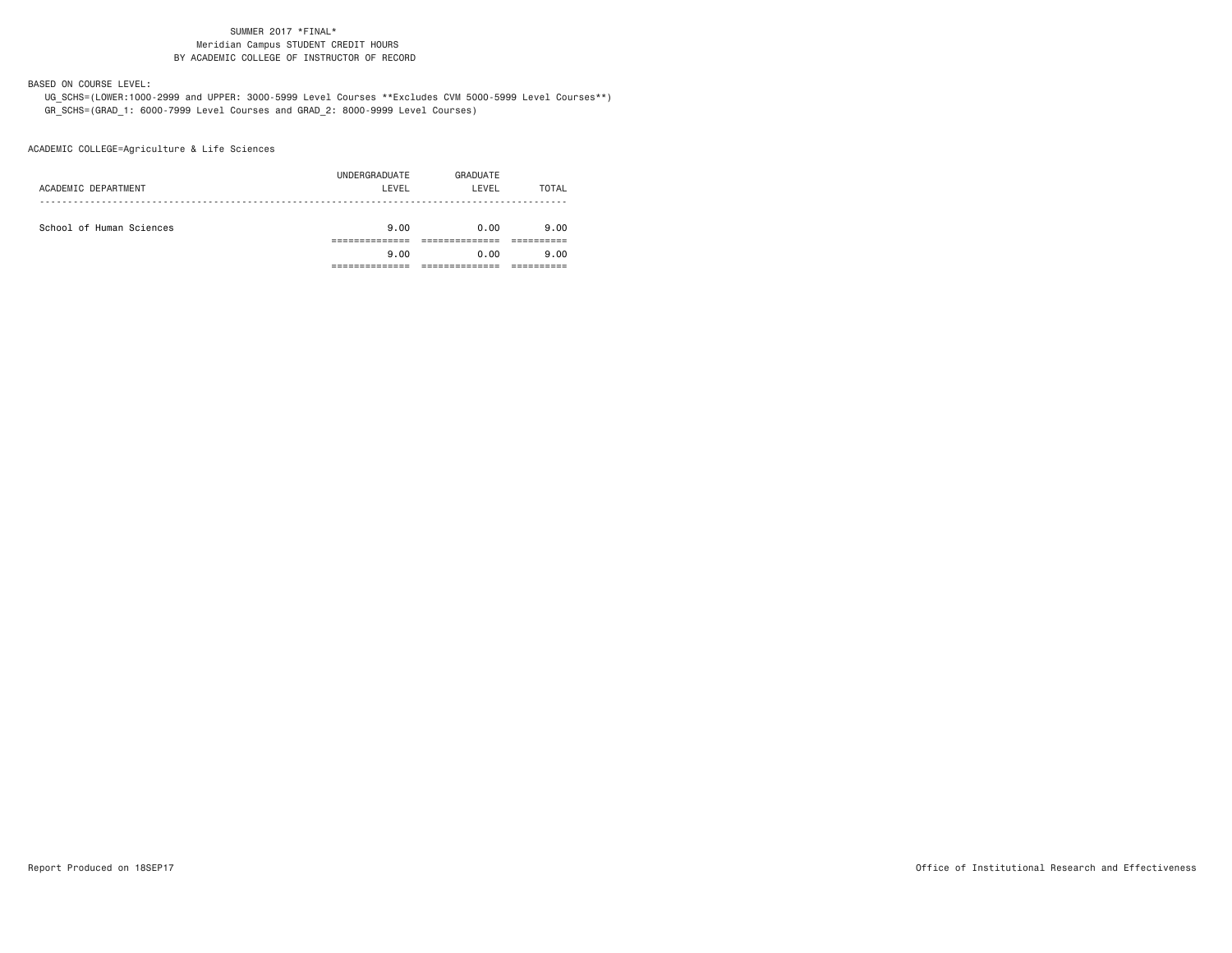BASED ON COURSE LEVEL:

 UG\_SCHS=(LOWER:1000-2999 and UPPER: 3000-5999 Level Courses \*\*Excludes CVM 5000-5999 Level Courses\*\*) GR\_SCHS=(GRAD\_1: 6000-7999 Level Courses and GRAD\_2: 8000-9999 Level Courses)

|                                            | UNDERGRADUATE  | GRADUATE       |            |
|--------------------------------------------|----------------|----------------|------------|
| ACADEMIC DEPARTMENT                        | LEVEL          | LEVEL          | TOTAL      |
|                                            |                |                |            |
| Anthropology & Middle Eastern Cultures     | 39,00          | 0.00           | 39.00      |
| Biological Sciences                        | 19.50          | 0.00           | 19.50      |
| Classical & Modern Languages & Literatures | 27.00          | 0.00           | 27.00      |
| Communication                              | 63.00          | 0.00           | 63.00      |
| English                                    | 108.00         | 0.00           | 108.00     |
| Geosciences                                | 74.00          | 0.00           | 74.00      |
| History                                    | 28.50          | 9.00           | 37.50      |
| Mathematics & Statistics                   | 21,00          | 0.00           | 21.00      |
| Psychology                                 | 60.00          | 21.00          | 81.00      |
| Sociology                                  | 96.00          | 0.00           | 96.00      |
|                                            |                | .              |            |
|                                            | 536.00         | 30.00          | 566.00     |
|                                            | ============== | ============== | ========== |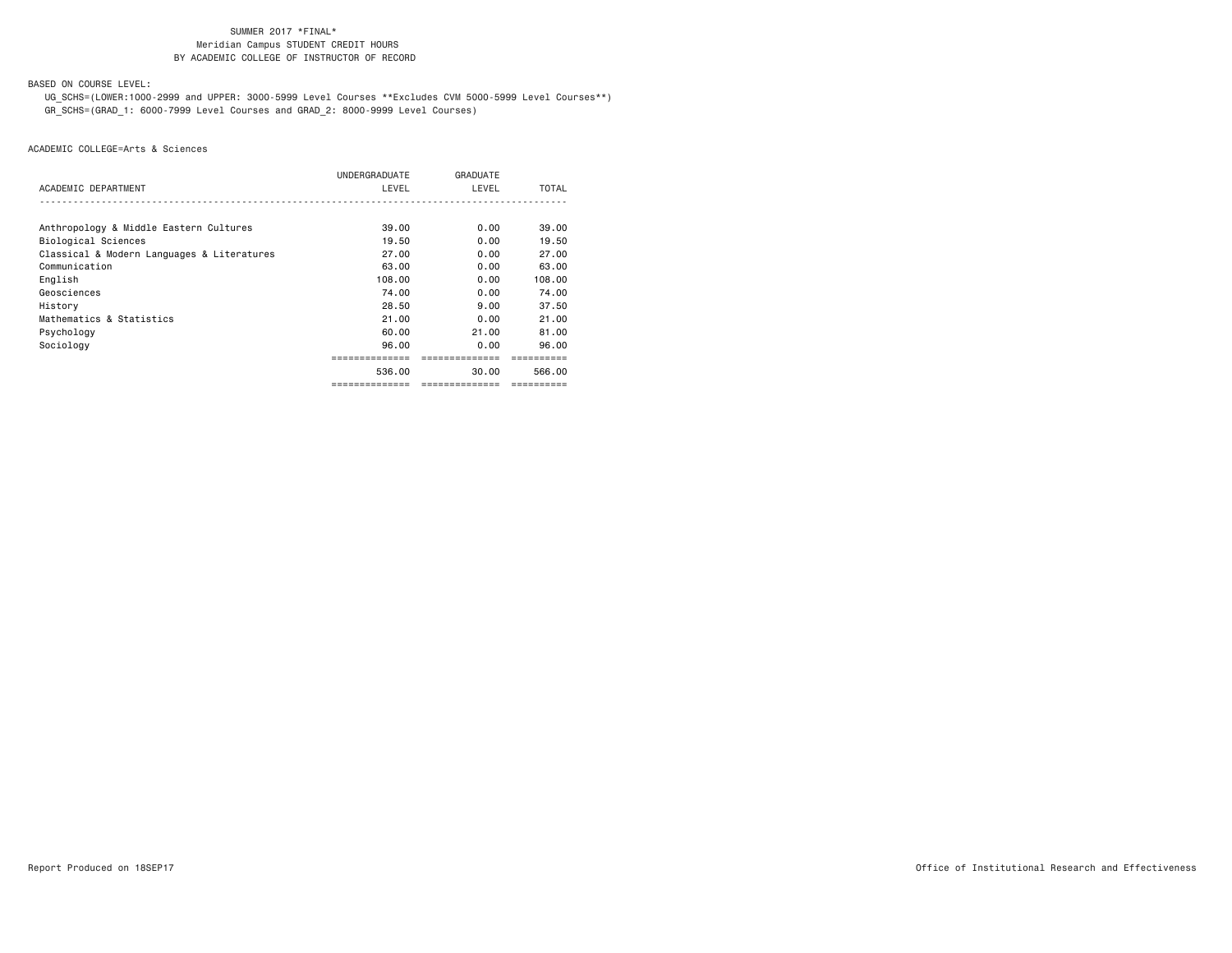BASED ON COURSE LEVEL:

 UG\_SCHS=(LOWER:1000-2999 and UPPER: 3000-5999 Level Courses \*\*Excludes CVM 5000-5999 Level Courses\*\*) GR\_SCHS=(GRAD\_1: 6000-7999 Level Courses and GRAD\_2: 8000-9999 Level Courses)

|                                                 | UNDERGRADUATE | GRADUATE |        |
|-------------------------------------------------|---------------|----------|--------|
| ACADEMIC DEPARTMENT                             | LEVEL         | LEVEL    | TOTAL  |
|                                                 |               |          |        |
| Finance & Economics                             | 27.00         | 0.00     | 27.00  |
| Management & Information Systems                | 99.00         | 0.00     | 99.00  |
| Marketing, Quantitative Analysis & Business Law | 27.00         | 0.00     | 27.00  |
| School of Accountancy                           | 87.00         | 0.00     | 87.00  |
|                                                 |               |          |        |
|                                                 | 240.00        | 0.00     | 240.00 |
|                                                 |               |          |        |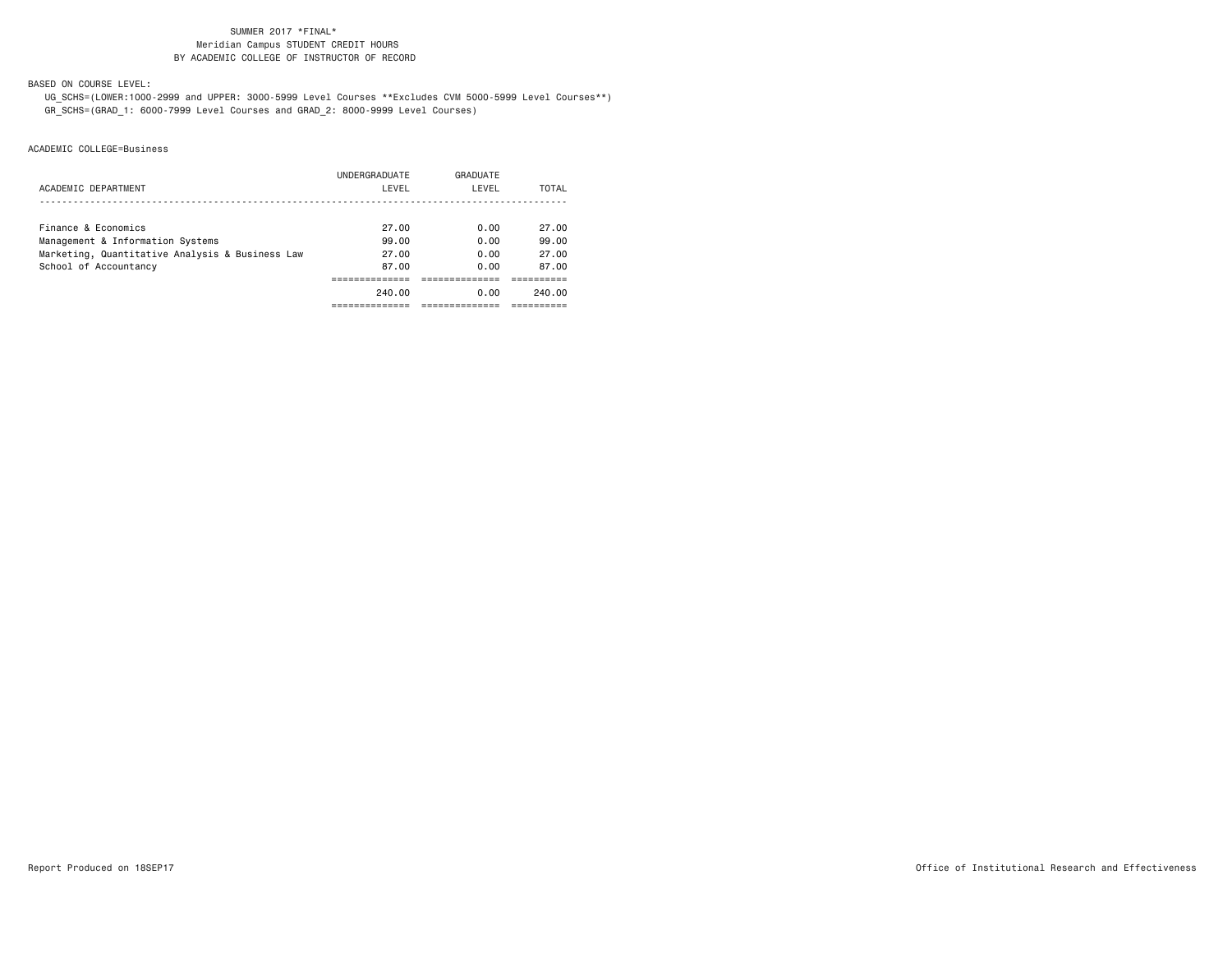BASED ON COURSE LEVEL:

 UG\_SCHS=(LOWER:1000-2999 and UPPER: 3000-5999 Level Courses \*\*Excludes CVM 5000-5999 Level Courses\*\*) GR\_SCHS=(GRAD\_1: 6000-7999 Level Courses and GRAD\_2: 8000-9999 Level Courses)

|                                                    | UNDERGRADUATE | GRADUATE |        |
|----------------------------------------------------|---------------|----------|--------|
| ACADEMIC DEPARTMENT                                | LEVEL         | LEVEL    | TOTAL  |
|                                                    |               |          |        |
| Counseling, Educational Psychology, and Foundation | 0.00          | 246.00   | 246.00 |
| Curriculum, Instruction & Special Education        | 93.00         | 67.00    | 160.00 |
| Educational Leadership                             | 0.00          | 189.00   | 189.00 |
| Kinesiology                                        | 42.00         | 0.00     | 42.00  |
|                                                    |               |          |        |
|                                                    | 135.00        | 502.00   | 637.00 |
|                                                    |               |          |        |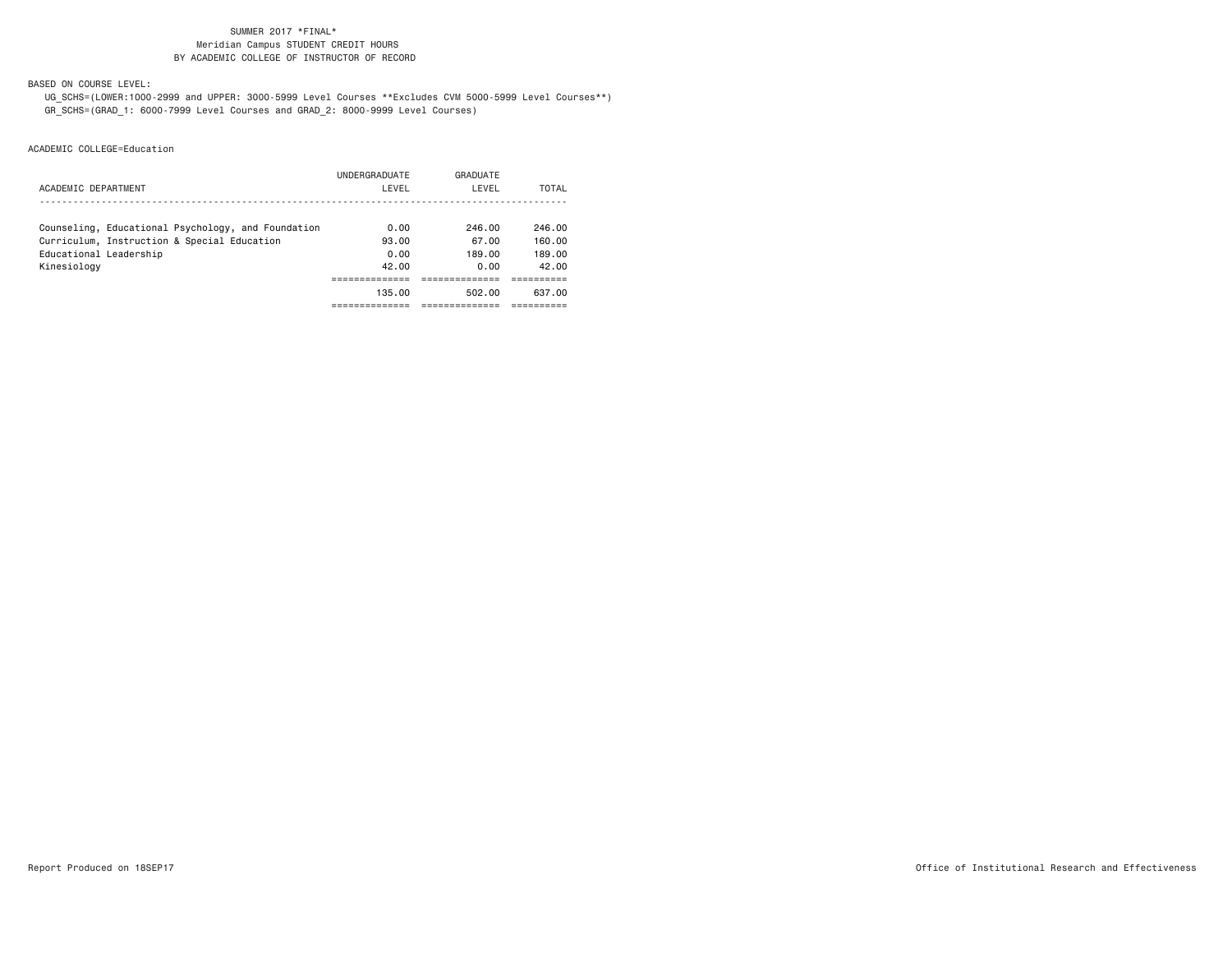# ACADEMIC COLLEGE=Agriculture & Life Sciences

| ACADEMIC DEPARTMENT      | Instructor Name | Rank                              | Tenure<br>Status | Course<br>Cip # | CRN | Course #                     | Crs | Sec Type Title            | Inst<br>Per | UG<br><b>SCHS</b>         | GR<br>SCHS        | Total<br>SCHS      |
|--------------------------|-----------------|-----------------------------------|------------------|-----------------|-----|------------------------------|-----|---------------------------|-------------|---------------------------|-------------------|--------------------|
| School of Human Sciences | Graham, Georgia | Grad Research Assis Non-Ten Track |                  |                 |     | 190706 22774 HDFS 2803 251 C |     | Prenatal & Infant De 1.00 |             | 9.00<br>---------<br>9.00 | 0.00<br>0.00      | 9.00<br>.<br>9.00  |
| School of Human Sciences |                 |                                   |                  |                 |     |                              |     |                           |             | ========<br>9.00          | ---------<br>0.00 | ==========<br>9.00 |
| =====                    |                 |                                   |                  |                 |     |                              |     |                           |             |                           | =======           | ==========         |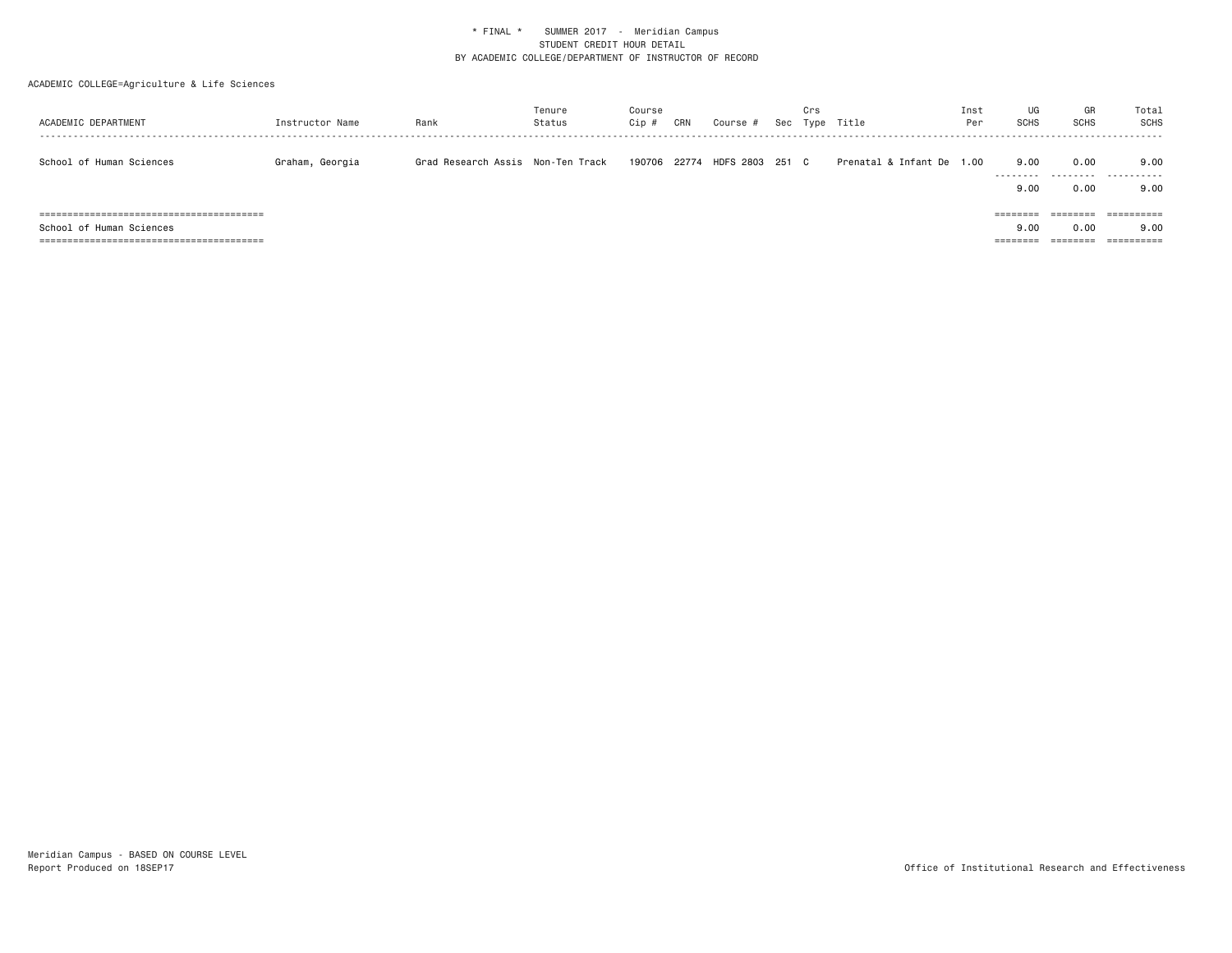| ACADEMIC DEPARTMENT                    | Instructor Name | Rank     | Tenure<br>Status | Course<br>Cip # | CRN | Course #      | Sec   | Crs | Type Title         | Inst<br>Per | UG<br><b>SCHS</b>                         | GR<br><b>SCHS</b>                        | Total<br>SCHS                                    |
|----------------------------------------|-----------------|----------|------------------|-----------------|-----|---------------|-------|-----|--------------------|-------------|-------------------------------------------|------------------------------------------|--------------------------------------------------|
| Anthropology & Middle Eastern Cultures | Turner, James   | Lecturer | Non-Ten Track    | 450201          |     | 21712 AN 3113 | 201 C |     | Societies Of World | 1.00        | 39.00<br>---------<br>39.00               | 0.00<br>.<br>0.00                        | 39,00<br>.<br>39,00                              |
| Anthropology & Middle Eastern Cultures |                 |          |                  |                 |     |               |       |     |                    |             | ========<br>39.00<br>--------<br>-------- | --------<br>0.00<br>--------<br>-------- | ==========<br>39,00<br>-----------<br>---------- |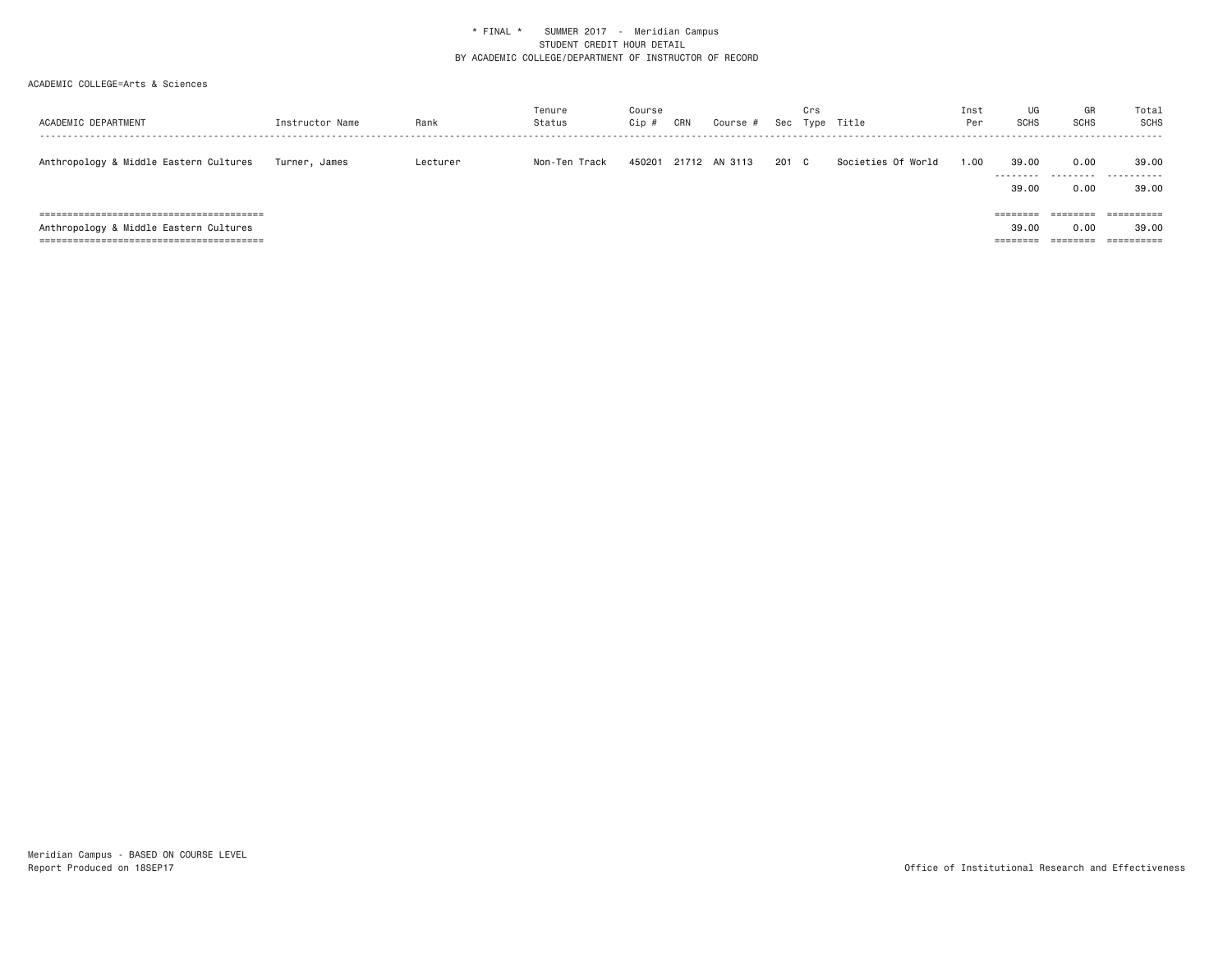| ACADEMIC DEPARTMENT | Instructor Name | Rank       | Tenure<br>Status | Course<br>Cip #  | CRN   | Course #                                  | Sec                   | Crs<br>Type | Title                                                   | Inst<br>Per          | UG<br>SCHS                 | GR<br><b>SCHS</b>                                                               | Total<br>SCHS             |
|---------------------|-----------------|------------|------------------|------------------|-------|-------------------------------------------|-----------------------|-------------|---------------------------------------------------------|----------------------|----------------------------|---------------------------------------------------------------------------------|---------------------------|
| Biological Sciences | Fogarty, Jarrod | Instructor | Non-Ten Track    | 270501<br>540101 | 21657 | 21656 ST 2113<br>MA 2113<br>21695 HI 4990 | 201 C<br>201 C<br>201 | C.          | Intro to Stats<br>Intro to Stats<br>Special Topic In HI | 1.00<br>1.00<br>0.50 | 6.00<br>6.00<br>7.50<br>.  | 0.00<br>0.00<br>0.00<br>.                                                       | 6.00<br>6.00<br>7.50<br>. |
|                     |                 |            |                  |                  |       |                                           |                       |             |                                                         |                      | 19.50<br>$=$ = = = = = = = | 0.00<br>$\qquad \qquad \equiv \equiv \equiv \equiv \equiv \equiv \equiv \equiv$ | 19.50<br>==========       |
| Biological Sciences |                 |            |                  |                  |       |                                           |                       |             |                                                         |                      | 19.50                      | 0.00                                                                            | 19.50                     |
|                     |                 |            |                  |                  |       |                                           |                       |             |                                                         |                      |                            | ========                                                                        | ==========                |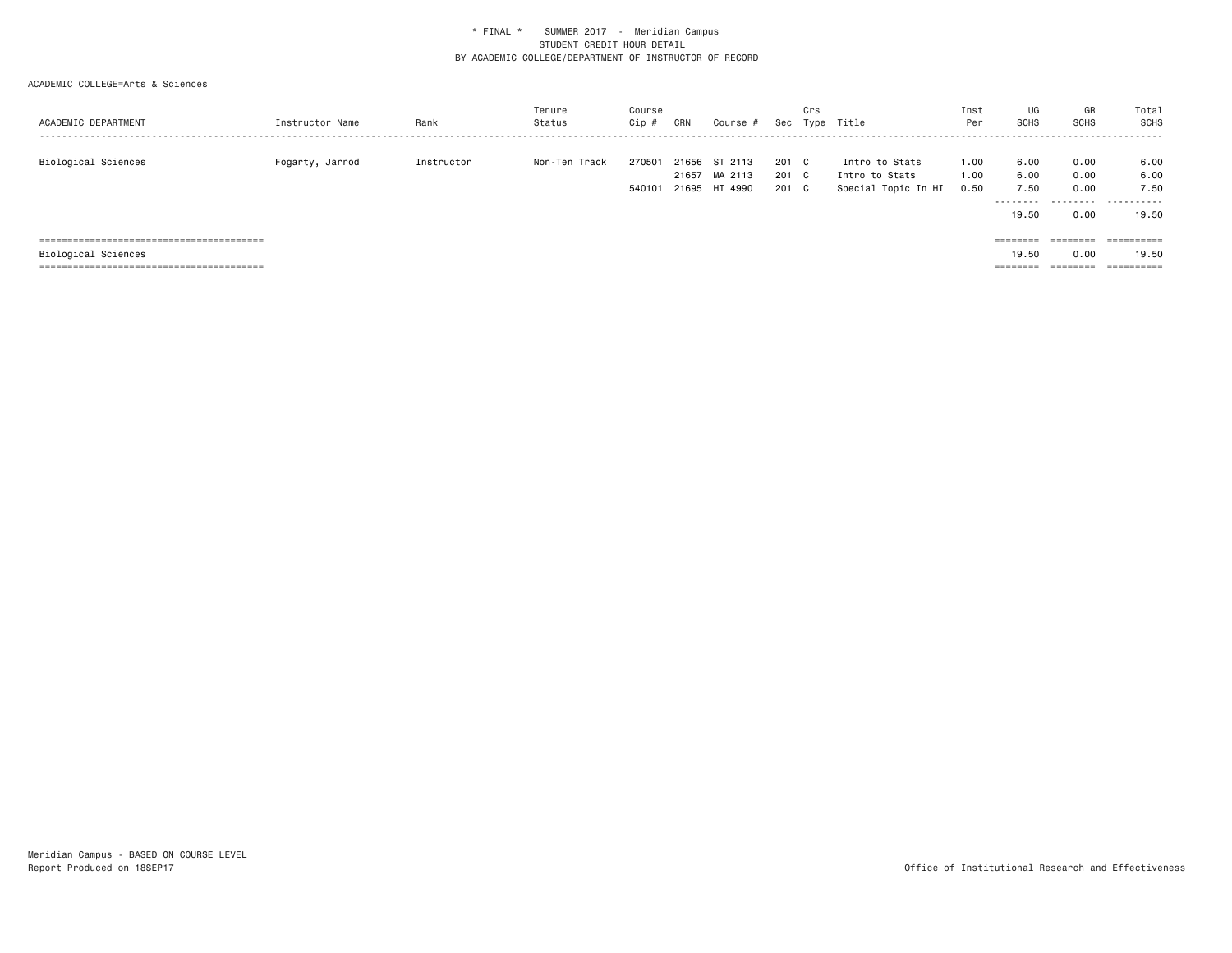| ACADEMIC DEPARTMENT                                     | Instructor Name | Rank     | Tenure<br>Status | Course<br>Cip # | CRN   | Course # | Sec   | Crs | Type Title           | Inst<br>Per | UG<br><b>SCHS</b>                         | GR<br><b>SCHS</b>                         | Total<br>SCHS                                    |
|---------------------------------------------------------|-----------------|----------|------------------|-----------------|-------|----------|-------|-----|----------------------|-------------|-------------------------------------------|-------------------------------------------|--------------------------------------------------|
| Classical & Modern Languages & Literatur Calderon, Beth |                 | Lecturer | Non-Ten Track    | 160905          | 21700 | FLS 3323 | 201 C |     | Entrprs Span-Speak W | 1.00        | 27.00<br>---------<br>27.00               | 0.00<br>.<br>0.00                         | 27.00<br>.<br>27.00                              |
| Classical & Modern Languages & Literatur                |                 |          |                  |                 |       |          |       |     |                      |             | ========<br>27.00<br>--------<br>-------- | --------<br>0.00<br>---------<br>-------- | ==========<br>27.00<br>-----------<br>---------- |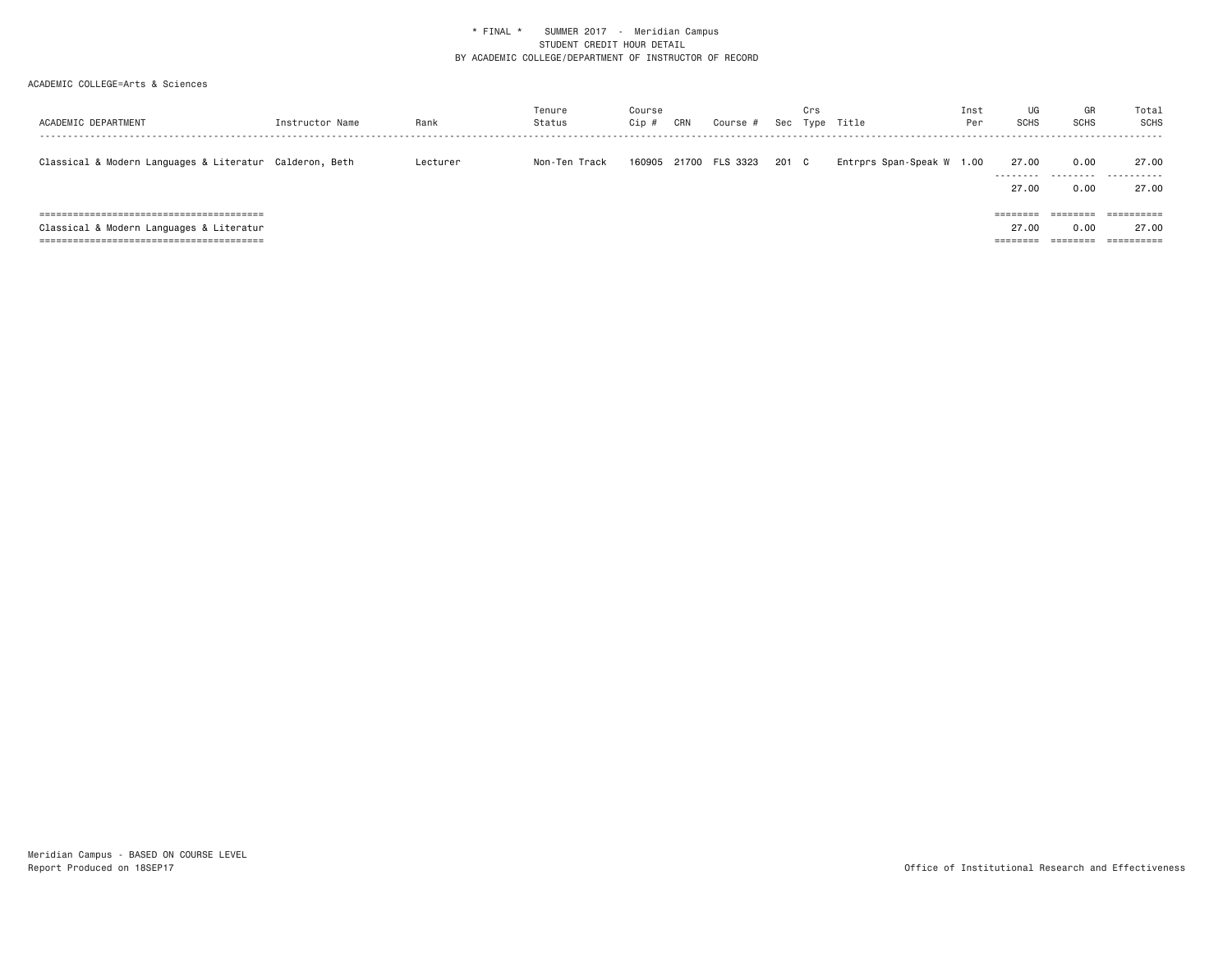|                     |                    |             | Tenure         | Course |       |                      |       | Crs |                 | Inst | UG                | GR                                                                      | Total                       |
|---------------------|--------------------|-------------|----------------|--------|-------|----------------------|-------|-----|-----------------|------|-------------------|-------------------------------------------------------------------------|-----------------------------|
| ACADEMIC DEPARTMENT | Instructor Name    | Rank        | Status         | Cip #  | CRN   | Course #             | Sec   |     | Type Title      | Per  | <b>SCHS</b>       | SCHS                                                                    | SCHS                        |
|                     |                    |             |                |        |       |                      |       |     |                 |      |                   |                                                                         |                             |
| Communication       | Denton, Raymond    | Lecturer    | Non-Ten Track  | 090401 | 21717 | CO 3423              | 251 C |     | Feature Writing | 1.00 | 18.00             | 0.00                                                                    | 18.00                       |
|                     |                    |             |                | 090701 | 22813 | CO 4373              | 251 C |     | Prac In Ty News | 1.00 | 3.00              | 0.00                                                                    | 3.00                        |
|                     |                    |             |                | 090900 | 21718 | CO 3843              | 251 C |     | Media Relations | 1.00 | 24.00<br>-------- | 0.00                                                                    | 24.00                       |
|                     |                    |             |                |        |       |                      |       |     |                 |      | 45.00             | .<br>0.00                                                               | .<br>45.00                  |
|                     | Misun, Christopher | Non-Faculty | Not Applicable |        |       | 500602 21719 CO 1903 | 201 C |     | Intro To Cinema | 1.00 | 18,00             | 0.00                                                                    | 18.00                       |
|                     |                    |             |                |        |       |                      |       |     |                 |      | --------<br>18.00 | .<br>0.00                                                               | -------<br>$- - -$<br>18.00 |
|                     |                    |             |                |        |       |                      |       |     |                 |      | $=$ = = = = = = = | $\qquad \qquad \equiv \equiv \equiv \equiv \equiv \equiv \equiv \equiv$ | ==========                  |
| Communication       |                    |             |                |        |       |                      |       |     |                 |      | 63.00             | 0.00                                                                    | 63.00                       |
|                     |                    |             |                |        |       |                      |       |     |                 |      |                   |                                                                         |                             |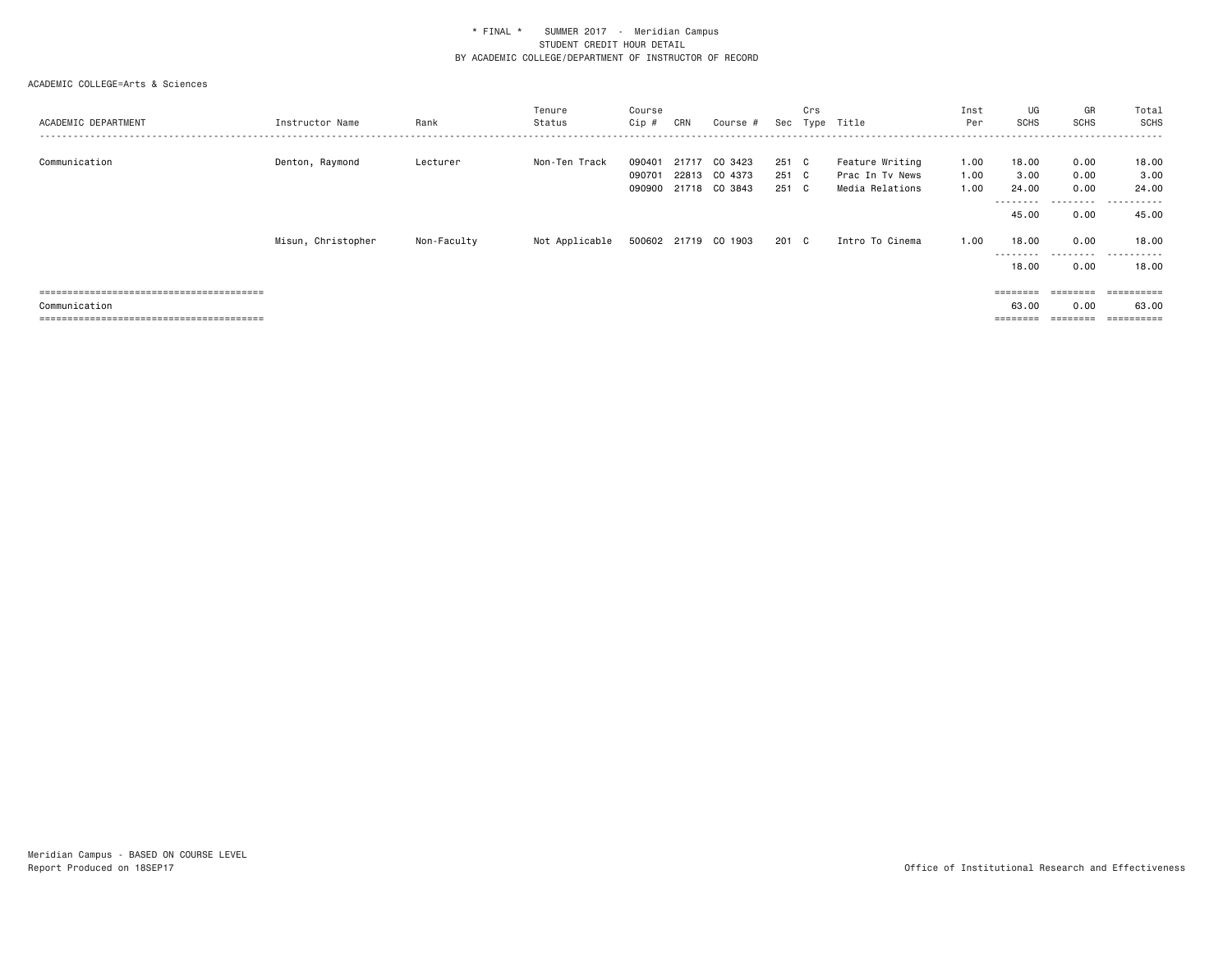| ACADEMIC DEPARTMENT | Instructor Name                  | Rank                                                    | Tenure<br>Status | Course<br>Cip #  | CRN   | Course #                 | Sec            | Crs | Type Title                                             | Inst<br>Per | UG<br>SCHS               | GR<br>SCHS                                                              | Total<br>SCHS    |
|---------------------|----------------------------------|---------------------------------------------------------|------------------|------------------|-------|--------------------------|----------------|-----|--------------------------------------------------------|-------------|--------------------------|-------------------------------------------------------------------------|------------------|
| English             | Harmon Threatt, Elizabe Lecturer |                                                         | Non-Ten Track    | 231303<br>231404 | 21154 | EN 3313<br>23419 EN 4833 | 201 C<br>201 C |     | Writing for the Work 1.00<br>American Short Story 1.00 |             | 63.00<br>3.00            | 0.00<br>0.00                                                            | 63.00<br>3.00    |
|                     |                                  |                                                         |                  |                  |       |                          |                |     |                                                        |             | - - - - - - - -<br>66.00 | ---------<br>0.00                                                       | -------<br>66.00 |
|                     | Thompson, Amanda                 | Non-Employee/Affili Not Applicable 231402 21715 EN 2243 |                  |                  |       |                          | 201 C          |     | American Lit Before                                    | 1.00        | 42.00<br>--------        | 0.00<br>.                                                               | 42.00<br>.       |
|                     |                                  |                                                         |                  |                  |       |                          |                |     |                                                        |             | 42.00                    | 0.00                                                                    | 42.00            |
|                     |                                  |                                                         |                  |                  |       |                          |                |     |                                                        |             |                          | $\qquad \qquad \equiv \equiv \equiv \equiv \equiv \equiv \equiv \equiv$ | ==========       |
| English             |                                  |                                                         |                  |                  |       |                          |                |     |                                                        |             | 108,00                   | 0.00                                                                    | 108,00           |
|                     |                                  |                                                         |                  |                  |       |                          |                |     |                                                        |             | $=$ = = = = = = =        | ========                                                                |                  |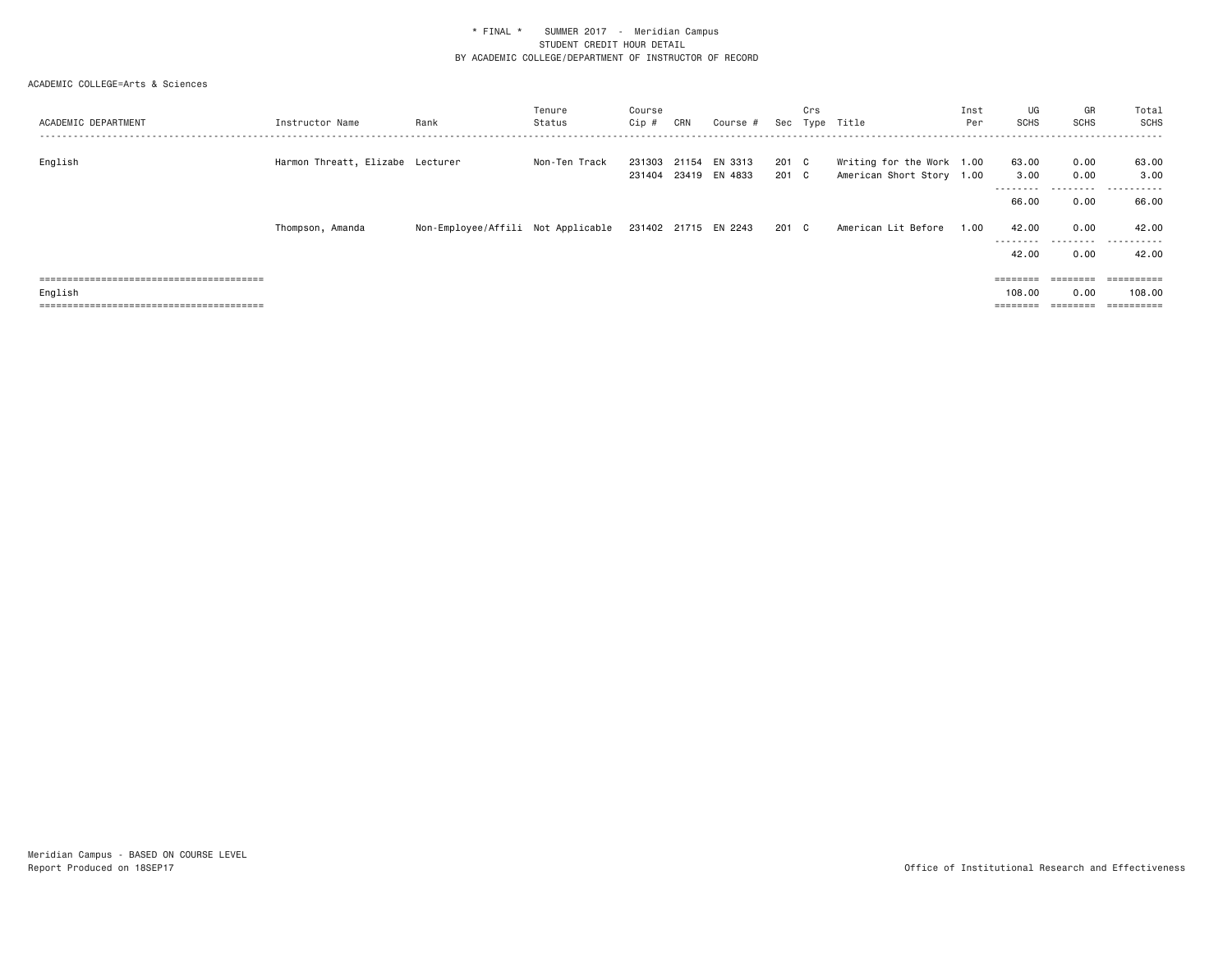| ACADEMIC DEPARTMENT | Instructor Name  | Rank     | Tenure<br>Status | Course<br>Cip # | CRN | Course #                       |                | Crs | Sec Type Title                            | Inst<br>Per  | UG<br><b>SCHS</b>  | GR<br><b>SCHS</b> | Total<br>SCHS         |
|---------------------|------------------|----------|------------------|-----------------|-----|--------------------------------|----------------|-----|-------------------------------------------|--------------|--------------------|-------------------|-----------------------|
| Geosciences         | Threatt, Patrick | Lecturer | Non-Ten Track    | 450701          |     | 21716 GR 2013                  | 201 C          |     | Cultural Geography                        | 1.00         | 27.00<br>--------- | 0.00<br>.         | 27.00<br>.<br>$- - -$ |
|                     |                  |          |                  |                 |     |                                |                |     |                                           |              | 27.00              | 0.00              | 27.00                 |
|                     | Trent, Brittany  | Lecturer | Non-Ten Track    | 400601          |     | 21713 GG 1111<br>21714 GG 1113 | 201 L<br>201 C |     | Earth Science I Lab<br>Survey Earth Sci I | 1.00<br>1.00 | 11.00<br>36.00     | 0.00<br>0.00      | 11.00<br>36.00        |
|                     |                  |          |                  |                 |     |                                |                |     |                                           |              | ---------          | .                 | .                     |
|                     |                  |          |                  |                 |     |                                |                |     |                                           |              | 47.00              | 0.00              | 47.00                 |
|                     |                  |          |                  |                 |     |                                |                |     |                                           |              | ========           | ========          | ==========            |
| Geosciences         |                  |          |                  |                 |     |                                |                |     |                                           |              | 74.00              | 0.00              | 74.00                 |
|                     |                  |          |                  |                 |     |                                |                |     |                                           |              | ========           | ========          | ==========            |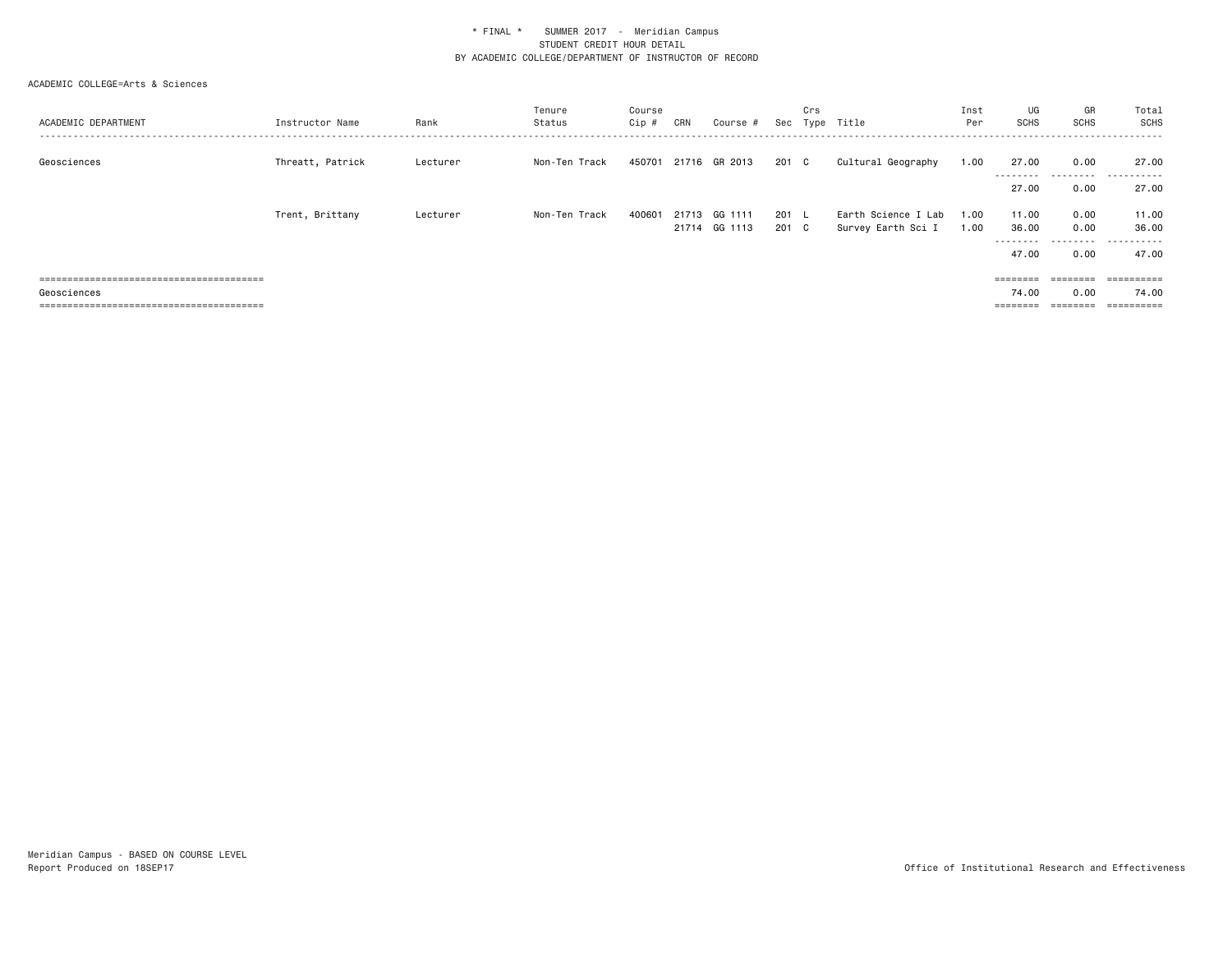### ACADEMIC COLLEGE=Arts & Sciences

| ACADEMIC DEPARTMENT | Instructor Name | Rank                               | Tenure<br>Status | Course<br>Cip # | CRN   | Course #             |       | Crs | Sec Type Title      | Inst<br>Per | UG<br><b>SCHS</b> | GR<br><b>SCHS</b> | Total<br><b>SCHS</b>  |
|---------------------|-----------------|------------------------------------|------------------|-----------------|-------|----------------------|-------|-----|---------------------|-------------|-------------------|-------------------|-----------------------|
|                     |                 |                                    |                  |                 |       |                      |       |     |                     |             |                   |                   |                       |
| History             | Bates, Toby     | Associate Professor Tenured        |                  | 540101          |       | 21695 HI 4990        | 201 C |     | Special Topic In HI | 0.50        | 7.50              | 0.00              | 7.50                  |
|                     |                 |                                    |                  | 540199          |       | 21697 HI 6990        | 201 C |     | Special Topic In HI | 1.00        | 0.00              | 6.00              | 6.00                  |
|                     |                 |                                    |                  |                 |       |                      |       |     |                     |             | --------          | ---------         | .                     |
|                     |                 |                                    |                  |                 |       |                      |       |     |                     |             | 7.50              | 6.00              | 13.50                 |
|                     | Damms, Richard  | Associate Professor Tenured        |                  | 540101          |       | 23412 HI 3903        | 201 C |     | Hist & Hist Meth    | 1.00        | 3.00              | 0.00              | 3.00<br>.<br>$\cdots$ |
|                     |                 |                                    |                  |                 |       |                      |       |     |                     |             | 3.00              | 0.00              | 3.00                  |
|                     | Mosley, Kasey   | Non-Employee/Affili Not Applicable |                  | 450801          | 21614 | HI 6163              | 201 C |     | U S Hist 1917-1945  | 1.00        | 0.00              | 3.00              | 3.00                  |
|                     |                 |                                    |                  |                 |       | 540102 21613 HI 4163 | 201 C |     | U S Hist 1917-1945  | 1.00        | 18.00             | 0.00              | 18.00                 |
|                     |                 |                                    |                  |                 |       |                      |       |     |                     |             | 18.00             | --------<br>3.00  | ------<br>.<br>21.00  |
|                     |                 |                                    |                  |                 |       |                      |       |     |                     |             |                   | $=$ = = = = = = = | ==========            |
| History             |                 |                                    |                  |                 |       |                      |       |     |                     |             | 28.50             | 9.00              | 37.50                 |

======================================== ======== ======== ==========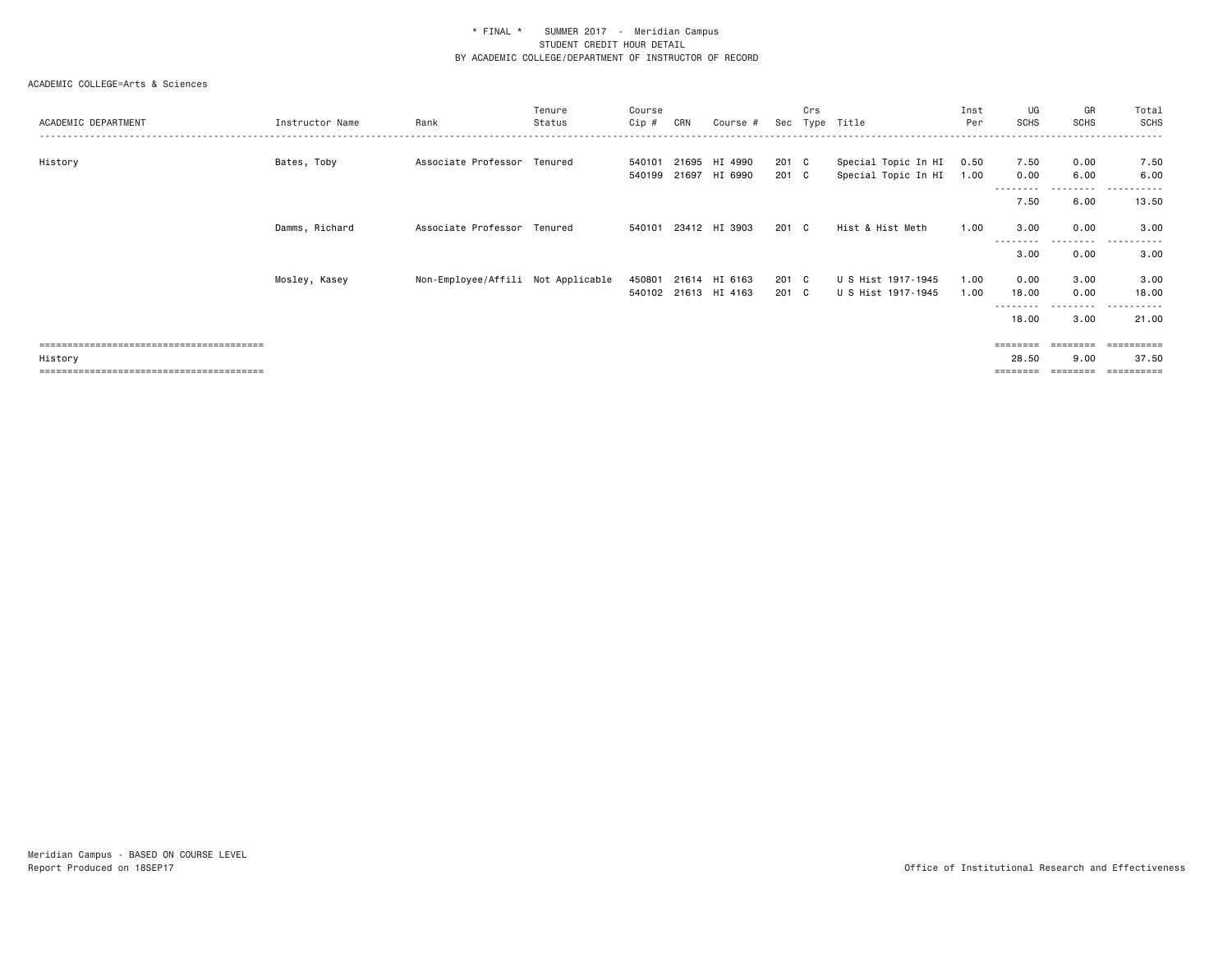| ACADEMIC DEPARTMENT      | Instructor Name | Rank                              | Tenure<br>Status | Course<br>Cip # | CRN | Course #              | Sec   | Crs | Type Title          | Inst<br>Per | UG<br><b>SCHS</b>  | GR<br><b>SCHS</b> | Total<br>SCHS       |
|--------------------------|-----------------|-----------------------------------|------------------|-----------------|-----|-----------------------|-------|-----|---------------------|-------------|--------------------|-------------------|---------------------|
| Mathematics & Statistics | Ge, Lin         | Clinical Assist Pro Non-Ten Track |                  |                 |     | 521302 21810 BQA 3123 | 201 C |     | Bus Stat Methods II | 1.00        | 21.00              | 0.00              | 21.00<br>           |
|                          |                 |                                   |                  |                 |     |                       |       |     |                     |             | 21.00<br>--------- | 0.00<br>--------  | 21.00<br>========== |
|                          |                 |                                   |                  |                 |     |                       |       |     |                     |             |                    |                   |                     |
| Mathematics & Statistics |                 |                                   |                  |                 |     |                       |       |     |                     |             | 21.00              | 0.00<br>========  | 21.00<br>========== |
|                          |                 |                                   |                  |                 |     |                       |       |     |                     |             | --------           |                   |                     |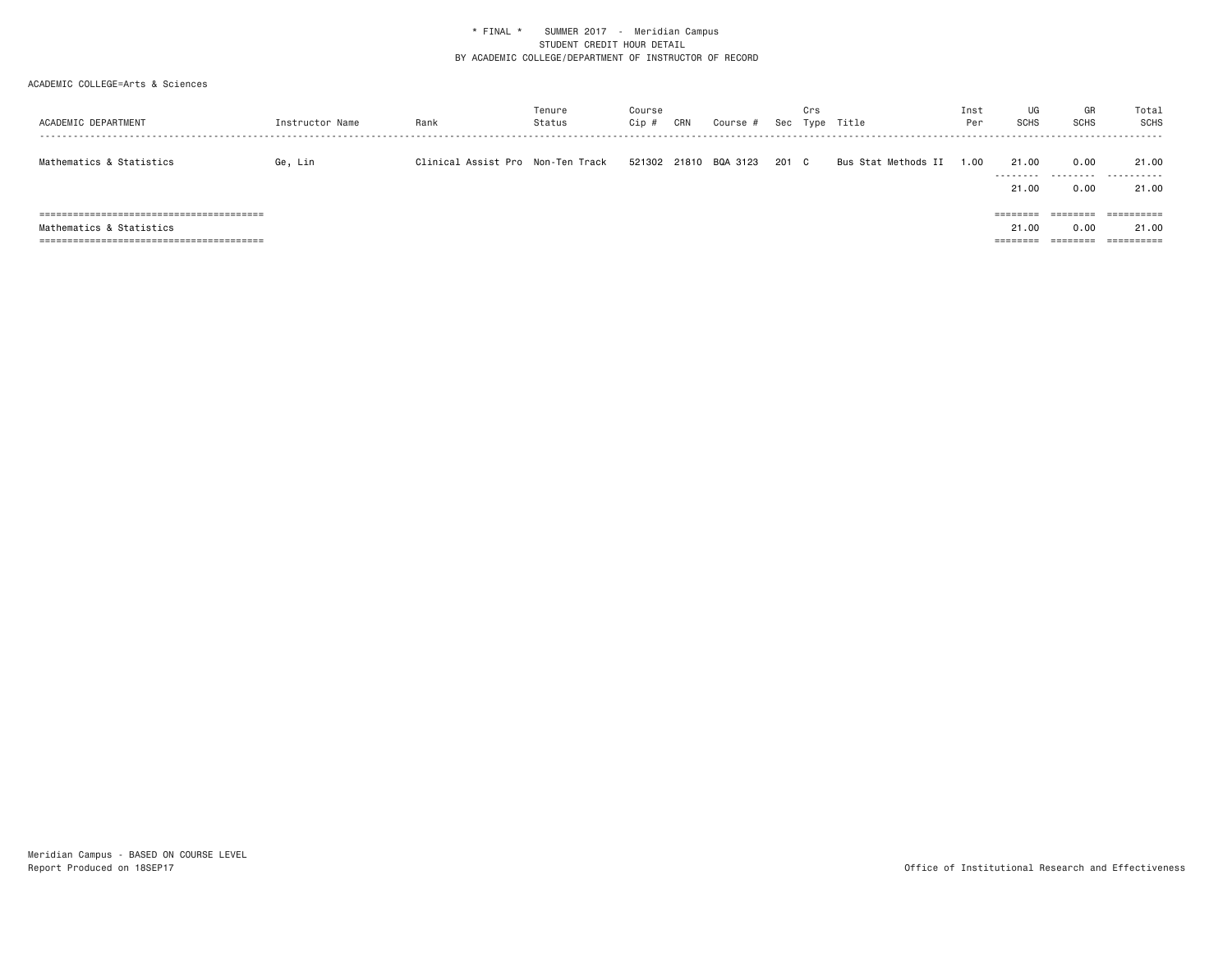| ACADEMIC DEPARTMENT | Instructor Name | Rank                | Tenure<br>Status | Course<br>Cip #  | CRN   | Course #                                     | Sec                     | Crs | Type Title                                                           | Inst<br>Per | UG<br><b>SCHS</b>                           | GR<br><b>SCHS</b>                      | Total<br>SCHS                        |
|---------------------|-----------------|---------------------|------------------|------------------|-------|----------------------------------------------|-------------------------|-----|----------------------------------------------------------------------|-------------|---------------------------------------------|----------------------------------------|--------------------------------------|
| Psychology          | Gier, Vicki     | Associate Professor | Tenured          | 422707<br>429999 | 21694 | PSY 3353<br>21704 PSY 4990<br>21705 PSY 6990 | 201 C<br>201 C<br>201 C |     | Motivation<br>Special Topic In PSY 1.00<br>Special Topic In PSY 1.00 | 1.00        | 27.00<br>21.00<br>0.00<br>--------<br>48.00 | 0.00<br>0.00<br>3.00<br>.<br>3.00      | 27.00<br>21.00<br>3.00<br>.<br>51.00 |
|                     | Shumate, James  | Lecturer            | Non-Ten Track    | 131101<br>420101 | 21139 | COE 8803<br>21171 PSY 4726                   | 251 C<br>201 E          |     | Crisis Response Coun 1.00<br>Internship In Psy I                     | 1.00        | 0.00<br>12.00<br>- - - - - - - -<br>12.00   | 18.00<br>0.00<br>--------<br>18.00     | 18.00<br>12.00<br>.<br>30.00         |
| Psychology          |                 |                     |                  |                  |       |                                              |                         |     |                                                                      |             | $=$ = = = = = = =<br>60.00                  | $=$ = = = = = = =<br>21.00<br>======== | ==========<br>81.00<br>-----------   |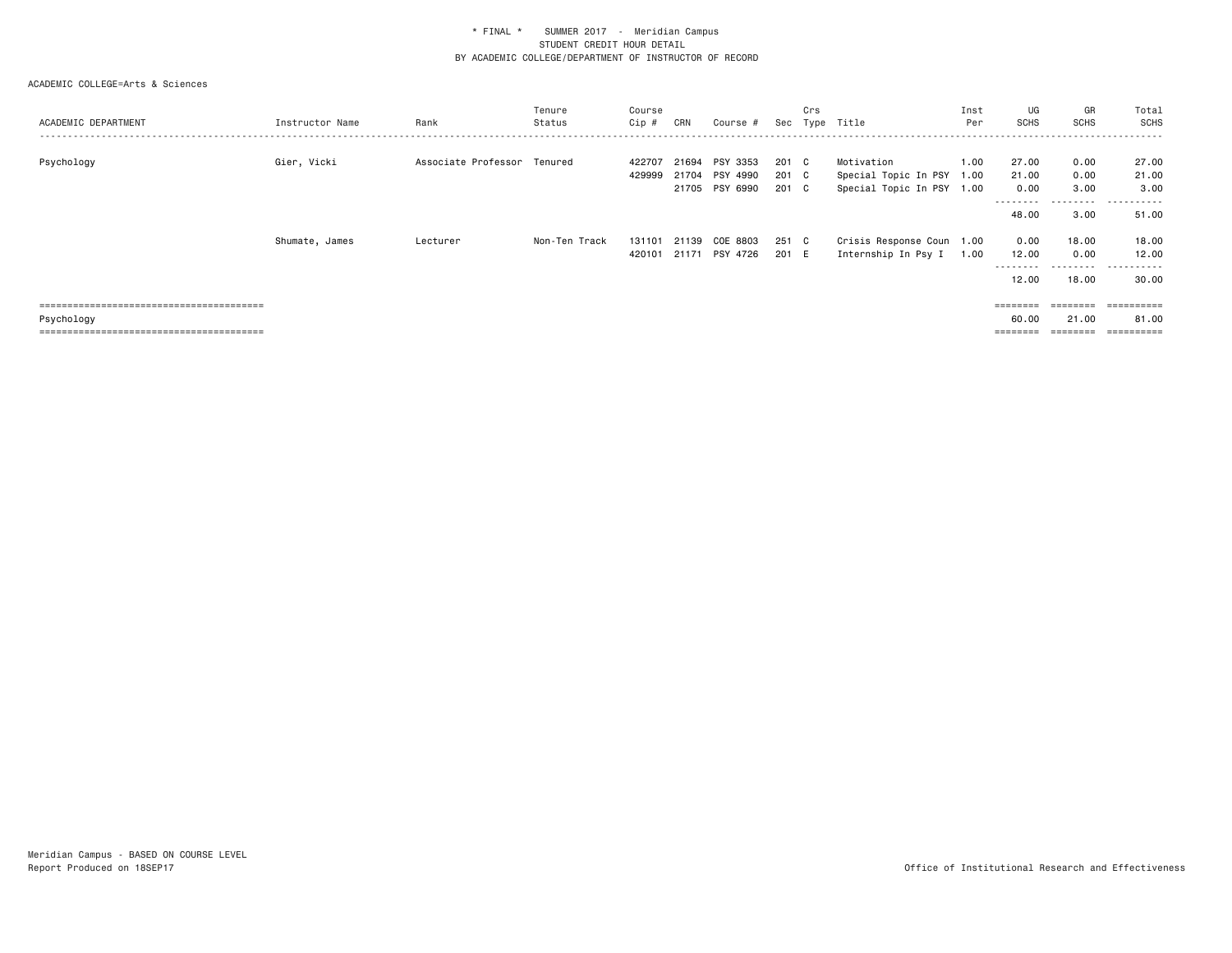| ACADEMIC DEPARTMENT | Instructor Name | Rank                              | Tenure<br>Status | Course<br>Cip # | CRN   | Course #                       | Sec            | Crs                | Type Title                                             | Inst<br>Per  | UG<br><b>SCHS</b>                    | GR<br><b>SCHS</b>                                                       | Total<br>SCHS                     |
|---------------------|-----------------|-----------------------------------|------------------|-----------------|-------|--------------------------------|----------------|--------------------|--------------------------------------------------------|--------------|--------------------------------------|-------------------------------------------------------------------------|-----------------------------------|
| Sociology           | Carr, Rhonda    | Assistant Professor Non-Ten Track |                  | 440701          |       | 21175 SW 4633<br>21706 SW 4623 | 201<br>201     | $\mathbf{C}$<br>C. | Sw Health Care<br>Sw With The Aged                     | 1.00<br>1.00 | 15.00<br>18.00<br>---------          | 0.00<br>0.00<br>.                                                       | 15.00<br>18.00<br>.<br>.          |
|                     |                 |                                   |                  |                 |       |                                |                |                    |                                                        |              | 33.00                                | 0.00                                                                    | 33.00                             |
|                     | Cook, Amanda    | Assistant Professor Ten Track     |                  | 450401          | 21689 | CRM 3353<br>23098 CRM 3123     | 201 C<br>201 C |                    | Race, Crime & Justic 1.00<br>Policing and Society 1.00 |              | 33.00<br>30.00<br>---------<br>63.00 | 0.00<br>0.00<br>.<br>0.00                                               | 33.00<br>30.00<br>.<br>.<br>63.00 |
|                     |                 |                                   |                  |                 |       |                                |                |                    |                                                        |              |                                      | $\qquad \qquad \equiv \equiv \equiv \equiv \equiv \equiv \equiv \equiv$ |                                   |
| Sociology           |                 |                                   |                  |                 |       |                                |                |                    |                                                        |              | 96.00                                | 0.00                                                                    | 96.00                             |
|                     |                 |                                   |                  |                 |       |                                |                |                    |                                                        |              | ========                             | ========                                                                | ==========                        |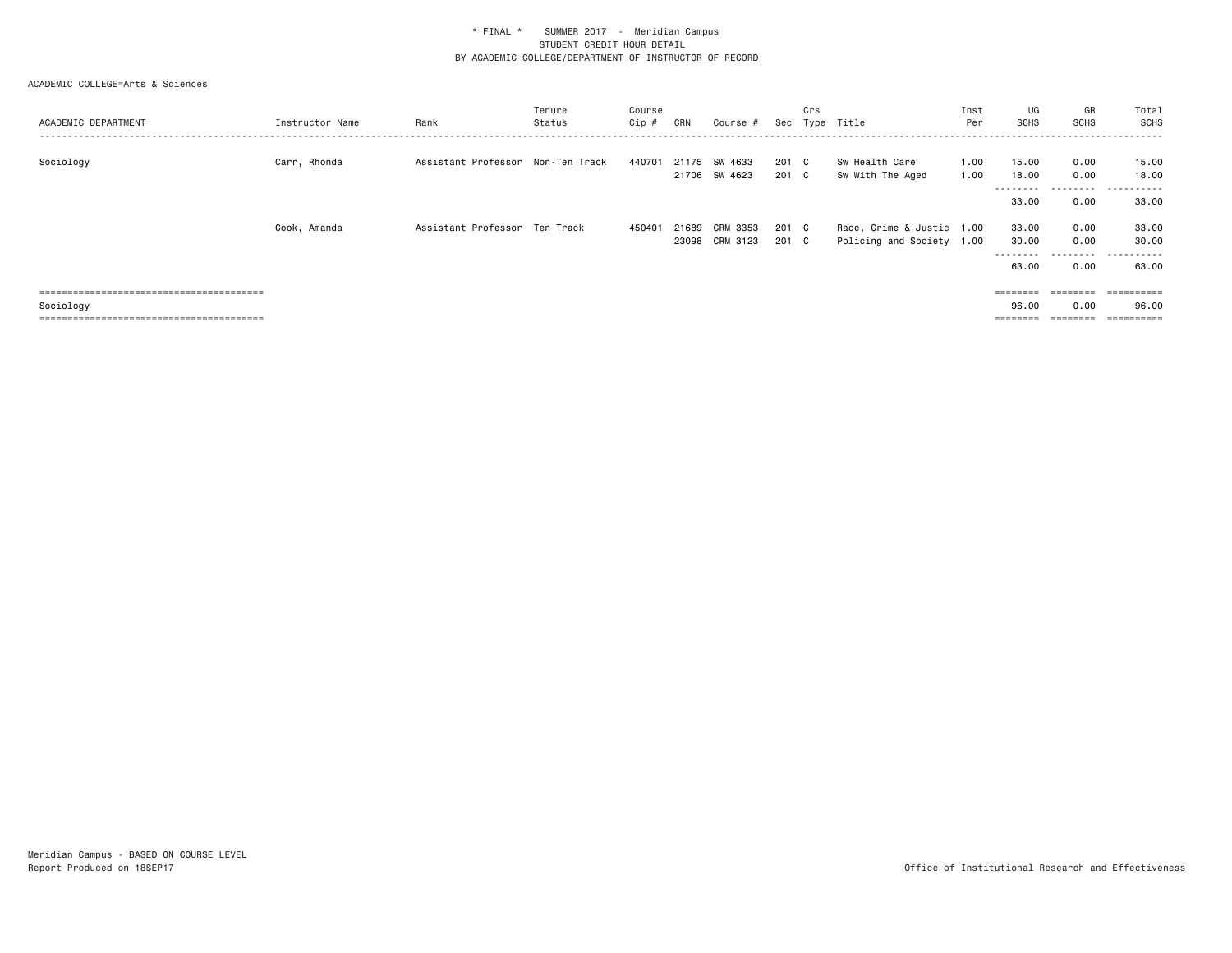| ACADEMIC DEPARTMENT | Instructor Name  | Rank                          | Tenure<br>Status | Course<br>Cip # | CRN   | Course # | Sec   | Crs | Type Title                | Inst<br>Per | UG<br><b>SCHS</b> | GR<br><b>SCHS</b> | Total<br>SCHS         |
|---------------------|------------------|-------------------------------|------------------|-----------------|-------|----------|-------|-----|---------------------------|-------------|-------------------|-------------------|-----------------------|
| Finance & Economics | Spurlin, William | Assistant Professor Ten Track |                  | 520801          | 21806 | FIN 3123 | 201 C |     | Financial Management 1.00 |             | 27.00<br>.        | 0.00              | 27.00<br>.            |
|                     |                  |                               |                  |                 |       |          |       |     |                           |             | 27.00             | 0.00              | 27.00                 |
|                     |                  |                               |                  |                 |       |          |       |     |                           |             | $=$ = = = = = = = | ========          |                       |
| Finance & Economics |                  |                               |                  |                 |       |          |       |     |                           |             | 27.00             | 0.00              | 27.00                 |
|                     |                  |                               |                  |                 |       |          |       |     |                           |             | ========          | ========          | $=$ = = = = = = = = = |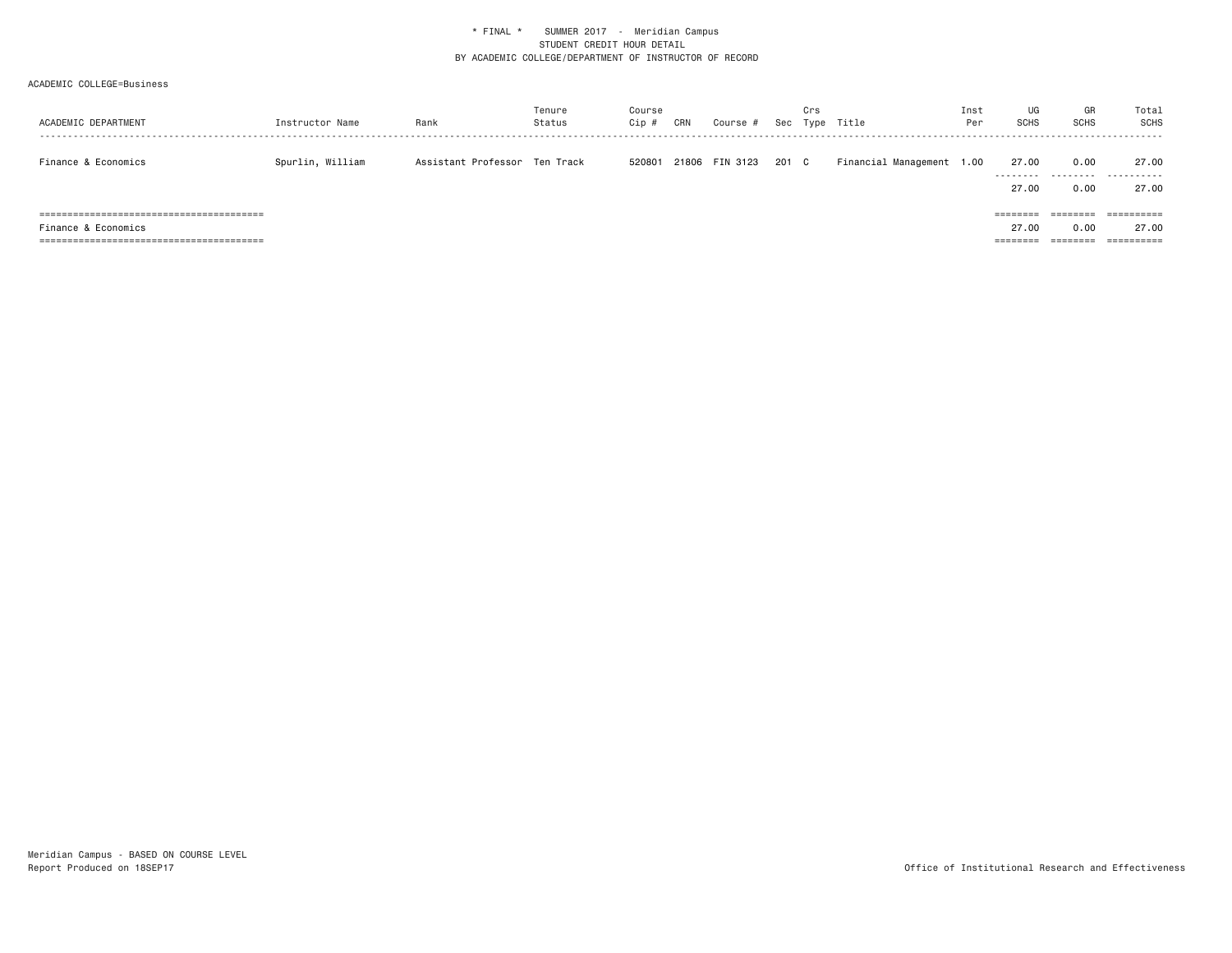| ACADEMIC DEPARTMENT                | Instructor Name | Rank                               | Tenure<br>Status | Course<br>Cip # | CRN   | Course #              |       | Crs          | Sec Type Title            | Inst<br>Per | UG<br><b>SCHS</b>  | GR<br><b>SCHS</b> | Total<br>SCHS                      |
|------------------------------------|-----------------|------------------------------------|------------------|-----------------|-------|-----------------------|-------|--------------|---------------------------|-------------|--------------------|-------------------|------------------------------------|
| Management & Information Systems   | Davis, Logan    | Non-Employee/Affili Not Applicable |                  |                 |       | 510701 21165 HCA 4013 | 201 C |              | Ethical Issues in He 1.00 |             | 33.00<br>--------- | 0.00<br>.         | 33.00<br>.<br>. <u>.</u> .         |
|                                    |                 |                                    |                  |                 |       |                       |       |              |                           |             | 33.00              | 0.00              | 33.00                              |
|                                    | McNeil, Stacey  | Instructor                         | Non-Ten Track    | 520201          | 21804 | MGT 3213              | 201 C |              | Org Communications        | 1.00        | 27.00              | 0.00              | 27.00                              |
|                                    |                 |                                    |                  | 520701          |       | 21808 MGT 3333        | 201   | $\mathbf{C}$ | Field Study In Entre 1.00 |             | 21.00<br>--------  | 0.00<br>--------- | 21.00<br>. <u>.</u> .<br>$- - - -$ |
|                                    |                 |                                    |                  |                 |       |                       |       |              |                           |             | 48.00              | 0.00              | 48.00                              |
|                                    | Shin, Seungjae  | Professor                          | Tenured          | 521201          |       | 21807 BIS 3233        | 201 C |              | Management Informati 1.00 |             | 18.00              | 0.00<br>.         | 18.00                              |
|                                    |                 |                                    |                  |                 |       |                       |       |              |                           |             | 18.00              | 0.00              | 18.00                              |
| ,,,,,,,,,,,,,,,,,,,,,,,,,,,,,,,,,, |                 |                                    |                  |                 |       |                       |       |              |                           |             |                    |                   |                                    |
| Management & Information Systems   |                 |                                    |                  |                 |       |                       |       |              |                           |             | 99.00              | 0.00              | 99.00                              |
|                                    |                 |                                    |                  |                 |       |                       |       |              |                           |             |                    |                   |                                    |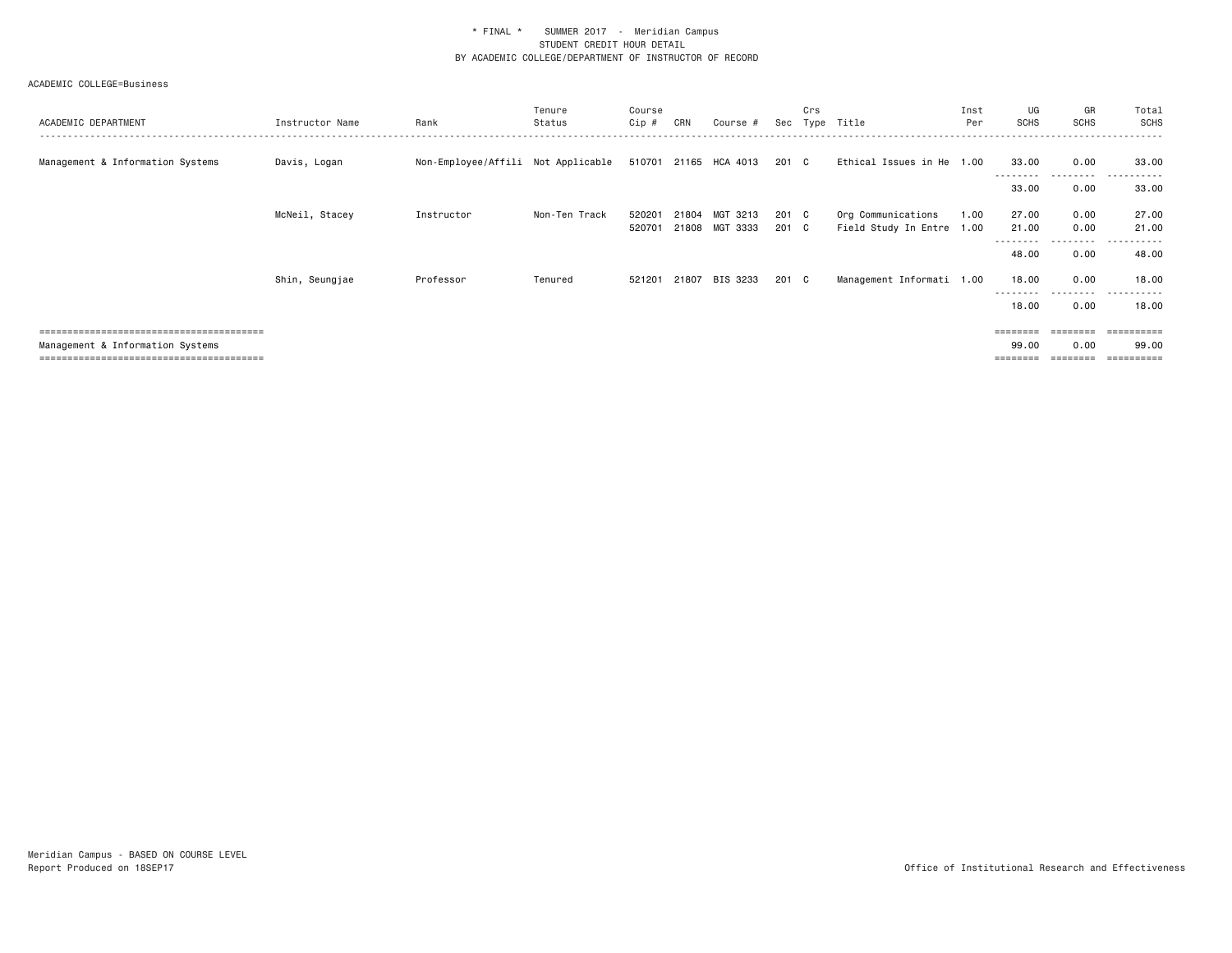| ACADEMIC DEPARTMENT                                    | Instructor Name | Rank                          | Tenure<br>Status | Course<br>Cip # | CRN | Course #              |       | Crs | Sec Type Title            | Inst<br>Per | UG<br>SCHS                 | GR<br>SCHS        | Total<br><b>SCHS</b>                                                                                                                                                                                                                                                                                                                                                                                                                                                                   |
|--------------------------------------------------------|-----------------|-------------------------------|------------------|-----------------|-----|-----------------------|-------|-----|---------------------------|-------------|----------------------------|-------------------|----------------------------------------------------------------------------------------------------------------------------------------------------------------------------------------------------------------------------------------------------------------------------------------------------------------------------------------------------------------------------------------------------------------------------------------------------------------------------------------|
| Marketing, Quantitative Analysis & Busin Hill, William |                 | Associate Professor Tenured   |                  | 510701          |     | 21166 HCA 4443        | 201 E |     | Healthcare Internshi 1.00 |             | 3,00<br>---------          | 0.00<br>--------- | 3.00<br>.                                                                                                                                                                                                                                                                                                                                                                                                                                                                              |
|                                                        |                 |                               |                  |                 |     |                       |       |     |                           |             | 3,00                       | 0.00              | 3.00                                                                                                                                                                                                                                                                                                                                                                                                                                                                                   |
|                                                        | Qu, Yingge      | Assistant Professor Ten Track |                  |                 |     | 521401 21814 MKT 4213 | 201 C |     | Internet Marketing        | 1.00        | 24.00<br>---------         | 0.00<br>.         | 24.00<br>.                                                                                                                                                                                                                                                                                                                                                                                                                                                                             |
|                                                        |                 |                               |                  |                 |     |                       |       |     |                           |             | 24.00                      | 0.00              | 24.00                                                                                                                                                                                                                                                                                                                                                                                                                                                                                  |
|                                                        |                 |                               |                  |                 |     |                       |       |     |                           |             | ========                   | ========          | $\begin{array}{cccccccccc} \multicolumn{2}{c}{} & \multicolumn{2}{c}{} & \multicolumn{2}{c}{} & \multicolumn{2}{c}{} & \multicolumn{2}{c}{} & \multicolumn{2}{c}{} & \multicolumn{2}{c}{} & \multicolumn{2}{c}{} & \multicolumn{2}{c}{} & \multicolumn{2}{c}{} & \multicolumn{2}{c}{} & \multicolumn{2}{c}{} & \multicolumn{2}{c}{} & \multicolumn{2}{c}{} & \multicolumn{2}{c}{} & \multicolumn{2}{c}{} & \multicolumn{2}{c}{} & \multicolumn{2}{c}{} & \multicolumn{2}{c}{} & \mult$ |
| Marketing, Quantitative Analysis & Busin               |                 |                               |                  |                 |     |                       |       |     |                           |             | 27.00<br>$=$ = = = = = = = | 0.00<br>________  | 27.00<br>==========                                                                                                                                                                                                                                                                                                                                                                                                                                                                    |
|                                                        |                 |                               |                  |                 |     |                       |       |     |                           |             |                            |                   |                                                                                                                                                                                                                                                                                                                                                                                                                                                                                        |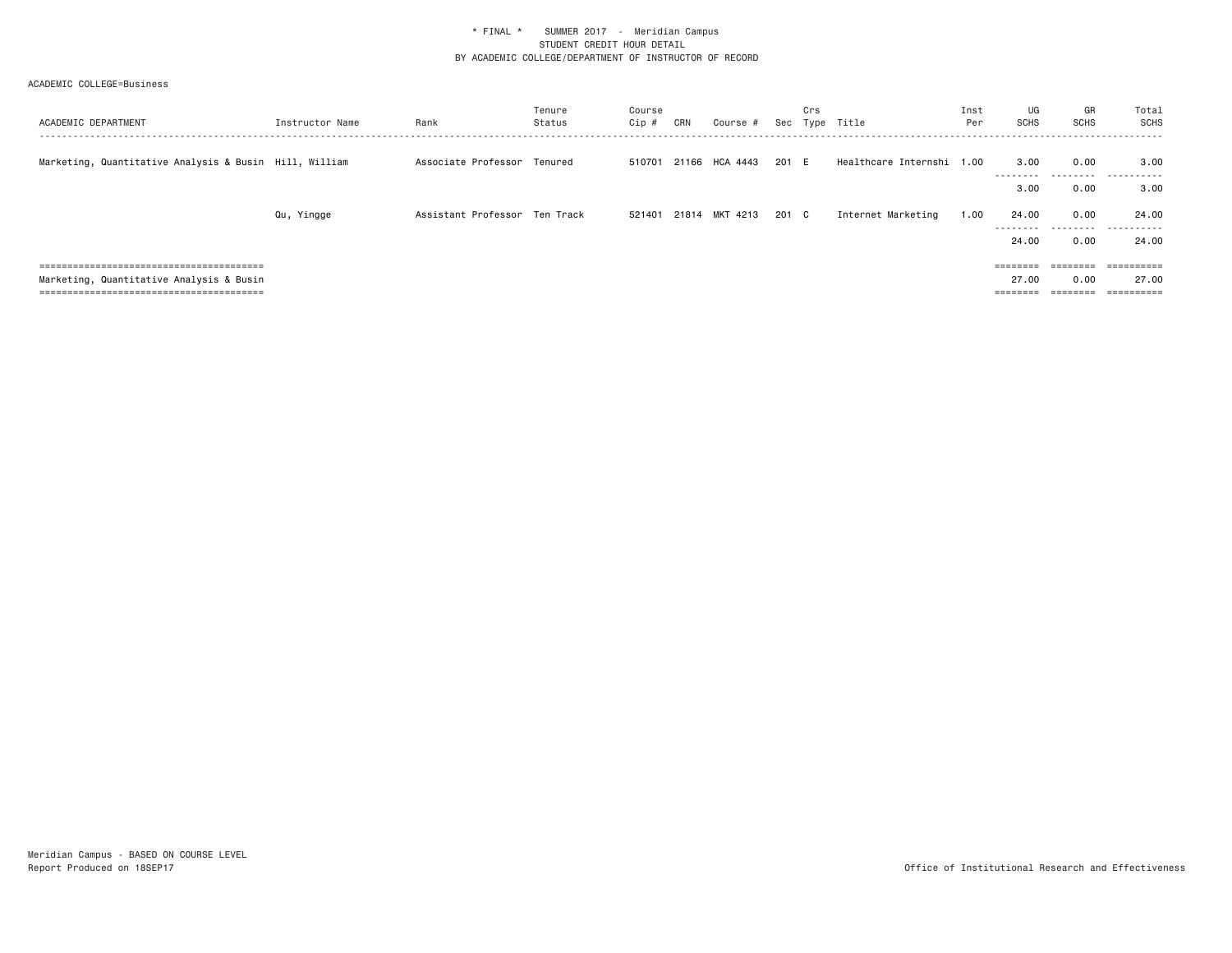| ACADEMIC DEPARTMENT   | Instructor Name | Rank                          | Tenure<br>Status | Course<br>Cip #  | CRN   | Course #                         |                | Crs | Sec Type Title                            | Inst<br>Per | UG<br><b>SCHS</b>  | GR<br>SCHS   | Total<br>SCHS         |
|-----------------------|-----------------|-------------------------------|------------------|------------------|-------|----------------------------------|----------------|-----|-------------------------------------------|-------------|--------------------|--------------|-----------------------|
| School of Accountancy | Ennis, Kevin    | Associate Professor Tenured   |                  | 520301<br>521601 |       | 21128 ACC 4043<br>21126 ACC 4013 | 201 C<br>201 C |     | Municipal & Govt Acc 1.00<br>Income Tax I | 1.00        | 42.00<br>21.00     | 0.00<br>0.00 | 42.00<br>21.00        |
|                       |                 |                               |                  |                  |       |                                  |                |     |                                           |             | 63.00              | .<br>0.00    | -------<br>.<br>63.00 |
|                       | Faello, Joseph  | Assistant Professor Ten Track |                  | 520301           | 21127 | ACC 4023                         | 201 C          |     | Advanced ACC                              | 1.00        | 24.00              | 0.00         | 24.00                 |
|                       |                 |                               |                  |                  |       |                                  |                |     |                                           |             | ---------<br>24.00 | .<br>0.00    | .<br>24.00            |
|                       |                 |                               |                  |                  |       |                                  |                |     |                                           |             | $=$ = = = = = = =  | ========     | ==========            |
| School of Accountancy |                 |                               |                  |                  |       |                                  |                |     |                                           |             | 87.00<br>======    | 0.00         | 87.00<br>==========   |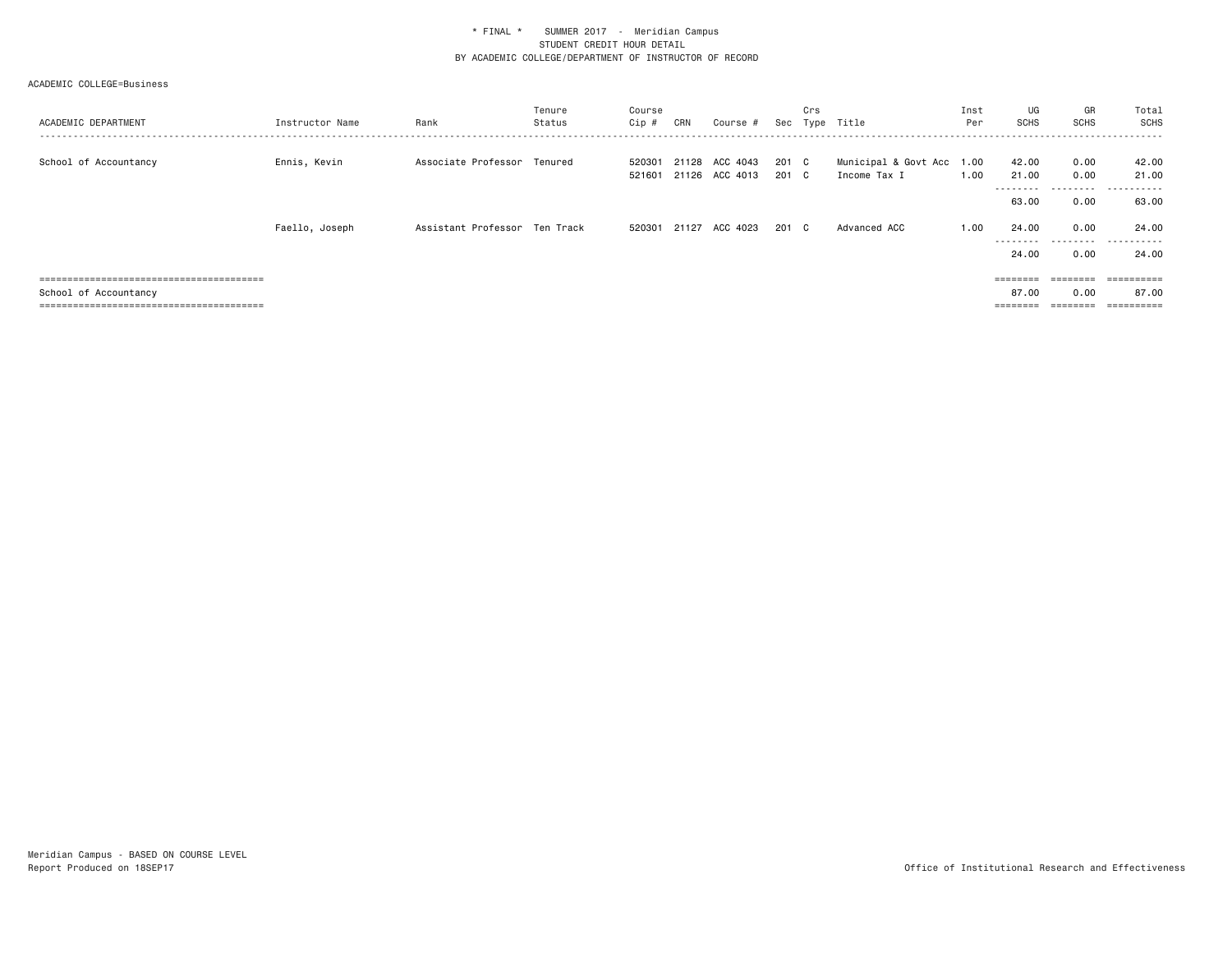|                                         |                 |                             | Tenure        | Course |       |                |       | Crs          |                           | Inst | UG                | GR                 | Total                      |
|-----------------------------------------|-----------------|-----------------------------|---------------|--------|-------|----------------|-------|--------------|---------------------------|------|-------------------|--------------------|----------------------------|
| ACADEMIC DEPARTMENT                     | Instructor Name | Rank                        | Status        | Cip #  | CRN   | Course #       | Sec   |              | Type Title                | Per  | <b>SCHS</b>       | <b>SCHS</b>        | <b>SCHS</b>                |
|                                         |                 |                             |               |        |       |                |       |              |                           |      |                   |                    |                            |
| Counseling, Educational Psychology, and | Hall, Kimberly  | Associate Professor Tenured |               | 130604 |       | 21819 EPY 8473 | 251   | $\mathbf{C}$ | Mid Level Assessment 1.00 |      | 0.00              | 21.00              | 21.00                      |
|                                         |                 |                             |               | 422803 | 21134 | COE 8043       | 281 C |              | Group Tech & Proced       | 1.00 | 0.00              | 36.00              | 36.00                      |
|                                         |                 |                             |               |        |       |                |       |              |                           |      | --------<br>0.00  | ---------<br>57.00 | ------<br>$- - -$<br>57.00 |
|                                         |                 |                             |               |        |       |                |       |              |                           |      |                   |                    |                            |
|                                         | Wilcher, Lori   | Lecturer                    | Non-Ten Track | 131101 |       | 21816 COE 8203 | 281 C |              | Place & Career Dev        | 1.00 | 0.00              | 12.00              | 12.00                      |
|                                         |                 |                             |               |        |       |                |       |              |                           |      | 0.00              | ---------<br>12.00 | 12.00                      |
|                                         | Wozny, Darren   | Professor                   | Tenured       | 131101 | 21136 | COE 8623       | 281 C |              | Adv Law/Ethics in Co 1.00 |      | 0.00              | 30.00              | 30.00                      |
|                                         |                 |                             |               | 422703 | 21133 | COE 6903       | 251 C |              | Dev Coun/Men Health       | 1.00 | 0.00              | 45.00              | 45.00                      |
|                                         |                 |                             |               | 422707 | 21135 | COE 8073       | 251 C |              | Cultural Found/Couns 1.00 |      | 0.00              | 51.00              | 51.00                      |
|                                         |                 |                             |               | 422802 |       | 21137 COE 8703 | 281 C |              | Prin Clin Mental Hlt 1.00 |      | 0.00              | 51.00              | 51.00                      |
|                                         |                 |                             |               |        |       |                |       |              |                           |      |                   |                    | ------                     |
|                                         |                 |                             |               |        |       |                |       |              |                           |      | 0.00              | 177.00             | 177.00                     |
|                                         |                 |                             |               |        |       |                |       |              |                           |      | $=$ = = = = = = = |                    | ==========                 |
| Counseling, Educational Psychology, and |                 |                             |               |        |       |                |       |              |                           |      | 0.00              | 246,00             | 246.00                     |
|                                         |                 |                             |               |        |       |                |       |              |                           |      | ========          | $=$ = = = = = = =  | ==========                 |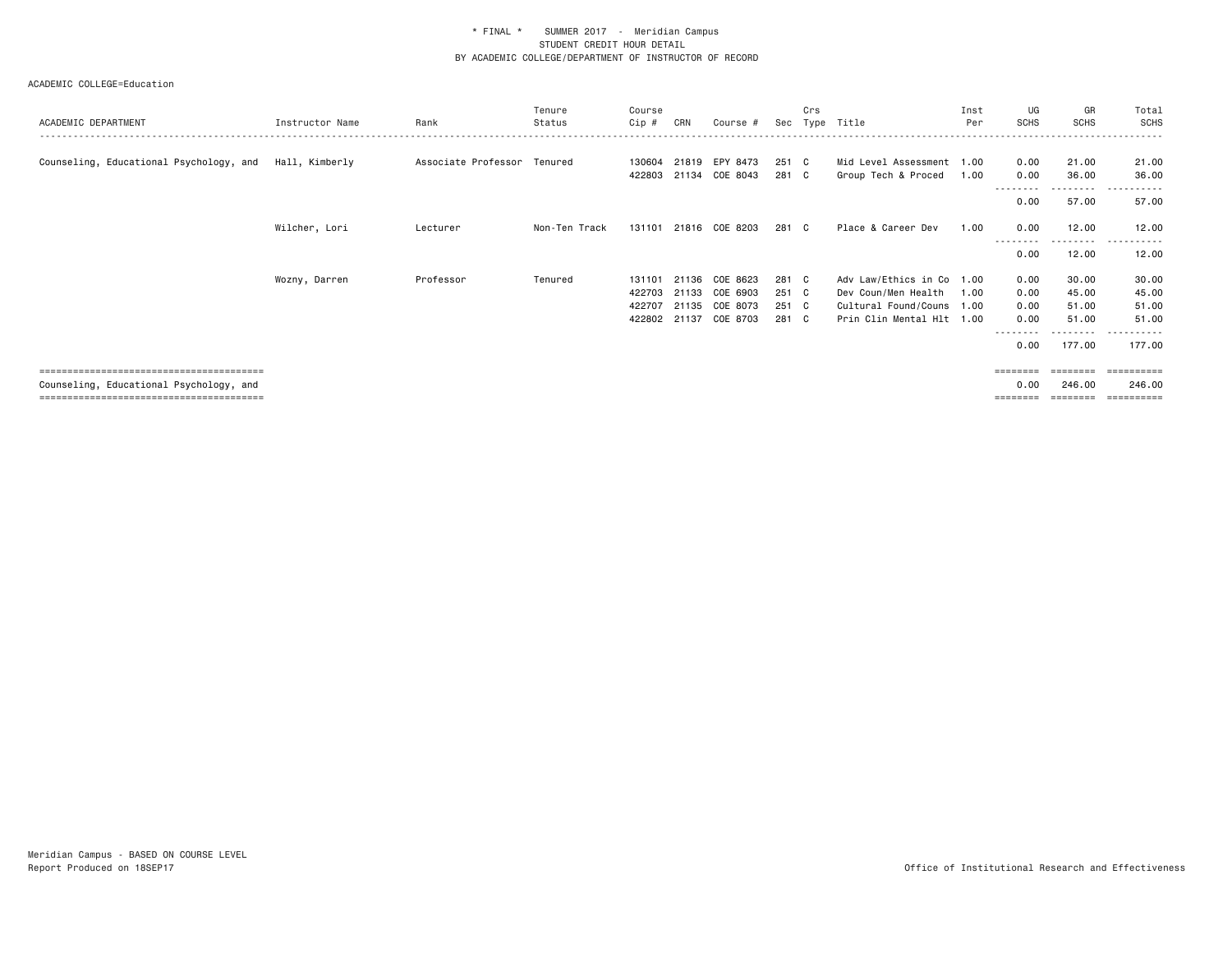| Instructor Name                                       | Rank       | Tenure<br>Status | Course<br>Cip #                                                                                        | CRN                                | Course #                         |                                                                                                                           | Crs |                                                                                                                                 | Inst<br>Per | UG<br><b>SCHS</b>                                                                                                                                                             | GR<br><b>SCHS</b>                       | Total<br>SCHS                                                                                                                                                                                 |
|-------------------------------------------------------|------------|------------------|--------------------------------------------------------------------------------------------------------|------------------------------------|----------------------------------|---------------------------------------------------------------------------------------------------------------------------|-----|---------------------------------------------------------------------------------------------------------------------------------|-------------|-------------------------------------------------------------------------------------------------------------------------------------------------------------------------------|-----------------------------------------|-----------------------------------------------------------------------------------------------------------------------------------------------------------------------------------------------|
|                                                       |            |                  |                                                                                                        |                                    |                                  |                                                                                                                           |     |                                                                                                                                 |             |                                                                                                                                                                               |                                         |                                                                                                                                                                                               |
| Curriculum, Instruction & Special Educat Hanna, Tania |            |                  |                                                                                                        | 23398                              | EDE 7000                         |                                                                                                                           |     |                                                                                                                                 |             | 0.00                                                                                                                                                                          | 1.00                                    | 1.00                                                                                                                                                                                          |
|                                                       |            |                  |                                                                                                        |                                    | RDG 3113                         |                                                                                                                           |     |                                                                                                                                 |             | 9.00                                                                                                                                                                          | 0.00                                    | 9.00                                                                                                                                                                                          |
|                                                       |            |                  |                                                                                                        | 21821                              | RDG 3123                         |                                                                                                                           |     |                                                                                                                                 |             | 9.00                                                                                                                                                                          | 0.00                                    | 9.00                                                                                                                                                                                          |
|                                                       |            |                  |                                                                                                        |                                    |                                  |                                                                                                                           |     |                                                                                                                                 |             | 0.00                                                                                                                                                                          | 12.00                                   | 12.00                                                                                                                                                                                         |
|                                                       |            |                  |                                                                                                        |                                    |                                  |                                                                                                                           |     |                                                                                                                                 |             | 18.00                                                                                                                                                                         | 13.00                                   | 31.00                                                                                                                                                                                         |
| Leffler, Jeffrey                                      | Instructor | Non-Ten Track    | 131001                                                                                                 | 21828                              | EDX 8173                         |                                                                                                                           |     | Sp Ed In Reg Classrm                                                                                                            | 1.00        | 0.00                                                                                                                                                                          | 18.00                                   | 18.00                                                                                                                                                                                         |
|                                                       |            |                  |                                                                                                        | 21833                              | EDX 4413                         |                                                                                                                           |     |                                                                                                                                 |             | 21.00                                                                                                                                                                         | 0.00                                    | 21.00                                                                                                                                                                                         |
|                                                       |            |                  |                                                                                                        |                                    |                                  |                                                                                                                           |     | Early Childhood Ed                                                                                                              | 1.00        | 9.00                                                                                                                                                                          | 0.00                                    | 9.00                                                                                                                                                                                          |
|                                                       |            |                  |                                                                                                        |                                    |                                  |                                                                                                                           |     | Child Development                                                                                                               | 1.00        | 27.00                                                                                                                                                                         | 0.00                                    | 27.00                                                                                                                                                                                         |
|                                                       |            |                  |                                                                                                        |                                    |                                  |                                                                                                                           |     |                                                                                                                                 |             | 57.00                                                                                                                                                                         | 18.00                                   | 75.00                                                                                                                                                                                         |
| Ratliff, Lindon                                       |            |                  | 130101                                                                                                 | 21827                              | EDS 8103                         |                                                                                                                           |     | Adv Meth in Mid/Sec                                                                                                             | 1.00        | 0.00                                                                                                                                                                          | 6.00                                    | 6,00                                                                                                                                                                                          |
|                                                       |            |                  |                                                                                                        |                                    |                                  |                                                                                                                           |     |                                                                                                                                 |             | 0.00                                                                                                                                                                          | 15.00                                   | 15.00                                                                                                                                                                                         |
|                                                       |            |                  |                                                                                                        |                                    |                                  |                                                                                                                           |     |                                                                                                                                 |             | 0.00                                                                                                                                                                          | 21.00                                   | 21.00                                                                                                                                                                                         |
| Repsher, Elizabeth                                    |            |                  |                                                                                                        |                                    |                                  |                                                                                                                           |     | Elem/Mid Math Educ                                                                                                              | 1.00        | 0.00                                                                                                                                                                          | 15.00                                   | 15.00                                                                                                                                                                                         |
|                                                       |            |                  |                                                                                                        |                                    |                                  |                                                                                                                           |     |                                                                                                                                 |             | 0.00                                                                                                                                                                          | 15.00                                   | 15.00                                                                                                                                                                                         |
| Zhbanova, Ksenia                                      |            |                  |                                                                                                        |                                    |                                  |                                                                                                                           |     | Exploring Diversity                                                                                                             | 1.00        | 18.00                                                                                                                                                                         | 0.00                                    | 18.00                                                                                                                                                                                         |
|                                                       |            |                  |                                                                                                        |                                    |                                  |                                                                                                                           |     |                                                                                                                                 |             | 18.00                                                                                                                                                                         | 0.00                                    | 18.00                                                                                                                                                                                         |
|                                                       |            |                  |                                                                                                        |                                    |                                  |                                                                                                                           |     |                                                                                                                                 |             | 93.00                                                                                                                                                                         | ========<br>67.00                       | ==========<br>160.00                                                                                                                                                                          |
|                                                       |            |                  | Clinical Assist Pro Non-Ten Track<br>Associate Professor Tenured<br>Non-Employee/Affili Not Applicable | Non-Employee/Affili Not Applicable | 131202<br>131315 21820<br>190706 | 131316 21822 EDE 8733<br>131202 21842 EDE 3123<br>131203 21817 EDS 8243<br>131311 21829 EDE 8763<br>131202 21824 EDF 3423 |     | Sec<br>201 I<br>251 C<br>251 C<br>201 C<br>201 C<br>201 C<br>281 C<br>22778 HDFS 2813 001 C<br>281 C<br>251 C<br>201 C<br>281 C | Type Title  | Directed Indiv Study 1.00<br>Early Literacy Instr 1.00<br>Early Lit Instruct I 1.00<br>Tchg Science in Emem 1.00<br>Wk W/Fams of Stdts w<br>1.00<br>Adv. Plan Manage Lea 1.00 | <u>.</u><br>- - - - - - - -<br>======== | -----<br>$\frac{1}{2} \left( \frac{1}{2} \right) \left( \frac{1}{2} \right) \left( \frac{1}{2} \right) \left( \frac{1}{2} \right) \left( \frac{1}{2} \right) \left( \frac{1}{2} \right)$<br>. |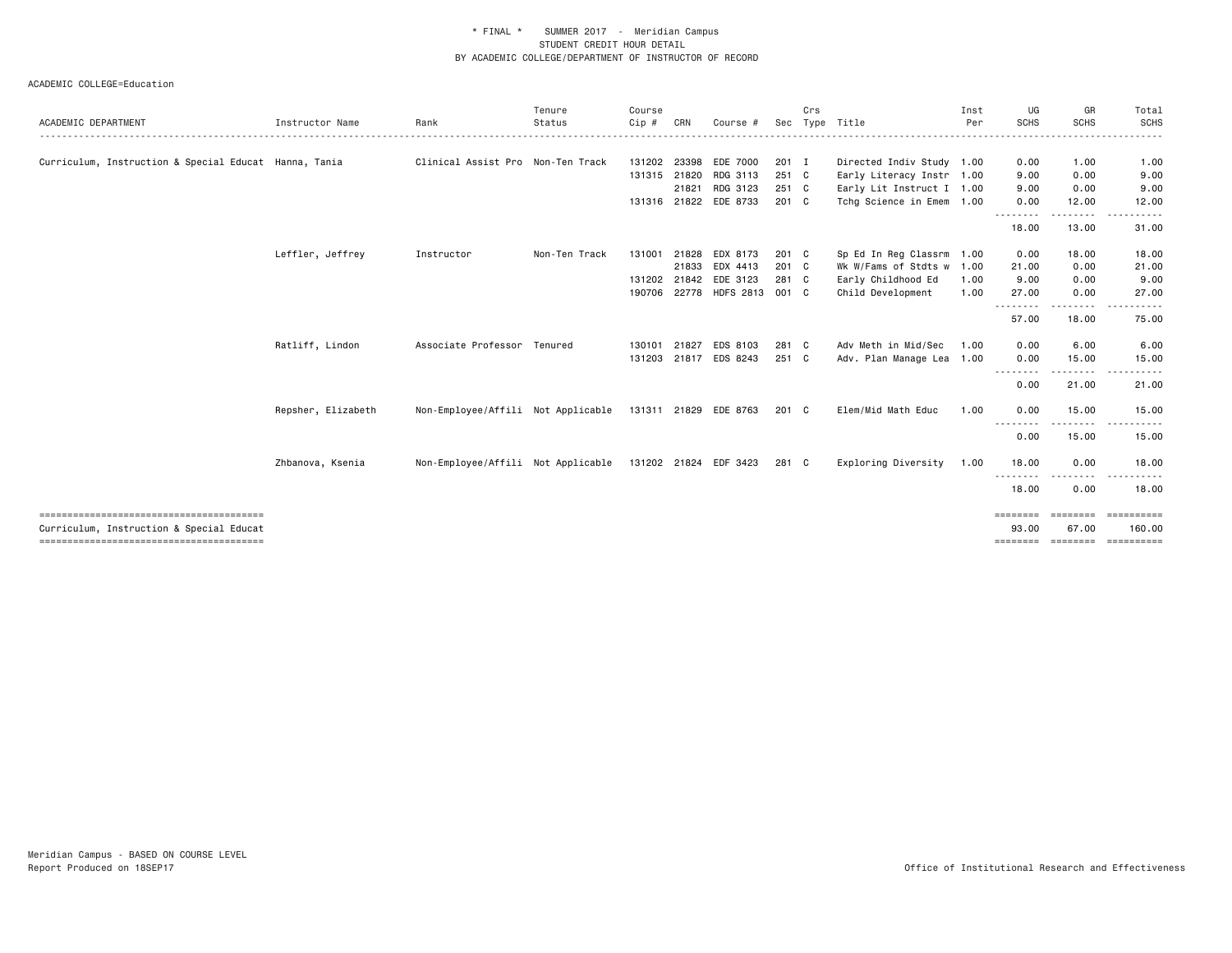| ACADEMIC DEPARTMENT    | Instructor Name   | Rank                               | Tenure<br>Status | Course<br>Cip # | CRN   | Course #                         | Sec            | Crs | Type Title                                     | Inst<br>Per | UG<br><b>SCHS</b>         | GR<br><b>SCHS</b>  | Total<br>SCHS                      |
|------------------------|-------------------|------------------------------------|------------------|-----------------|-------|----------------------------------|----------------|-----|------------------------------------------------|-------------|---------------------------|--------------------|------------------------------------|
| Educational Leadership | Boggan, Matthew   | Non-Employee/Affili Not Applicable |                  | 130401          |       | 21146 EDL 8423<br>21149 EDL 8713 | 251 C<br>251 C |     | School Leadership<br>Sch Bus & Facilities 1.00 | 1.00        | 0.00<br>0.00              | 21.00<br>30.00     | 21.00<br>30.00                     |
|                        |                   |                                    |                  |                 |       |                                  |                |     |                                                |             | - - - - - - - - -<br>0.00 | ---------<br>51.00 | $\sim$ $\sim$ $\sim$<br>.<br>51.00 |
|                        | Brantley, William | Non-Employee/Affili Not Applicable |                  |                 |       | 130401 21145 EDL 8413            | 281 C          |     | Sch Legal & Ethic Pe 1.00                      |             | 0.00                      | 18.00              | 18.00                              |
|                        |                   |                                    |                  |                 |       |                                  |                |     |                                                |             | - - - - - - - -<br>0.00   | 18.00              | 18.00                              |
|                        | Fincher, Mark     | Assistant Professor Ten Track      |                  | 130601          |       | 21143 EDF 8363                   | 201 C          |     | Func & Met Res In Ed 1.00                      |             | 0.00                      | 15.00              | 15.00                              |
|                        |                   |                                    |                  |                 |       |                                  |                |     |                                                |             | 0.00                      | --------<br>15.00  | .<br>15.00                         |
|                        | Wallin, Patsy     | Assistant Professor Ten Track      |                  | 130401          | 21144 | EDF 8443                         | 281 C          |     | Eval of Sch Prog                               | 1.00        | 0.00                      | 21.00              | 21.00                              |
|                        |                   |                                    |                  |                 | 21147 | EDL 8433                         | 251 C          |     | Data for Sch Impr                              | 1.00        | 0.00                      | 21.00              | 21.00                              |
|                        |                   |                                    |                  |                 |       | 21148 EDL 8633                   | 281 C          |     | HR Leadership                                  | 1.00        | 0.00                      | 33.00              | 33.00                              |
|                        |                   |                                    |                  |                 |       | 21150 EDL 8723                   | 251 C          |     | Positive Sch Culture                           | 1.00        | 0.00                      | 30.00              | 30.00                              |
|                        |                   |                                    |                  |                 |       |                                  |                |     |                                                |             | 0.00                      | 105.00             | 105.00                             |
|                        |                   |                                    |                  |                 |       |                                  |                |     |                                                |             |                           |                    | ==========                         |
| Educational Leadership |                   |                                    |                  |                 |       |                                  |                |     |                                                |             | 0.00<br>========          | 189,00<br>======== | 189.00<br>-----------              |